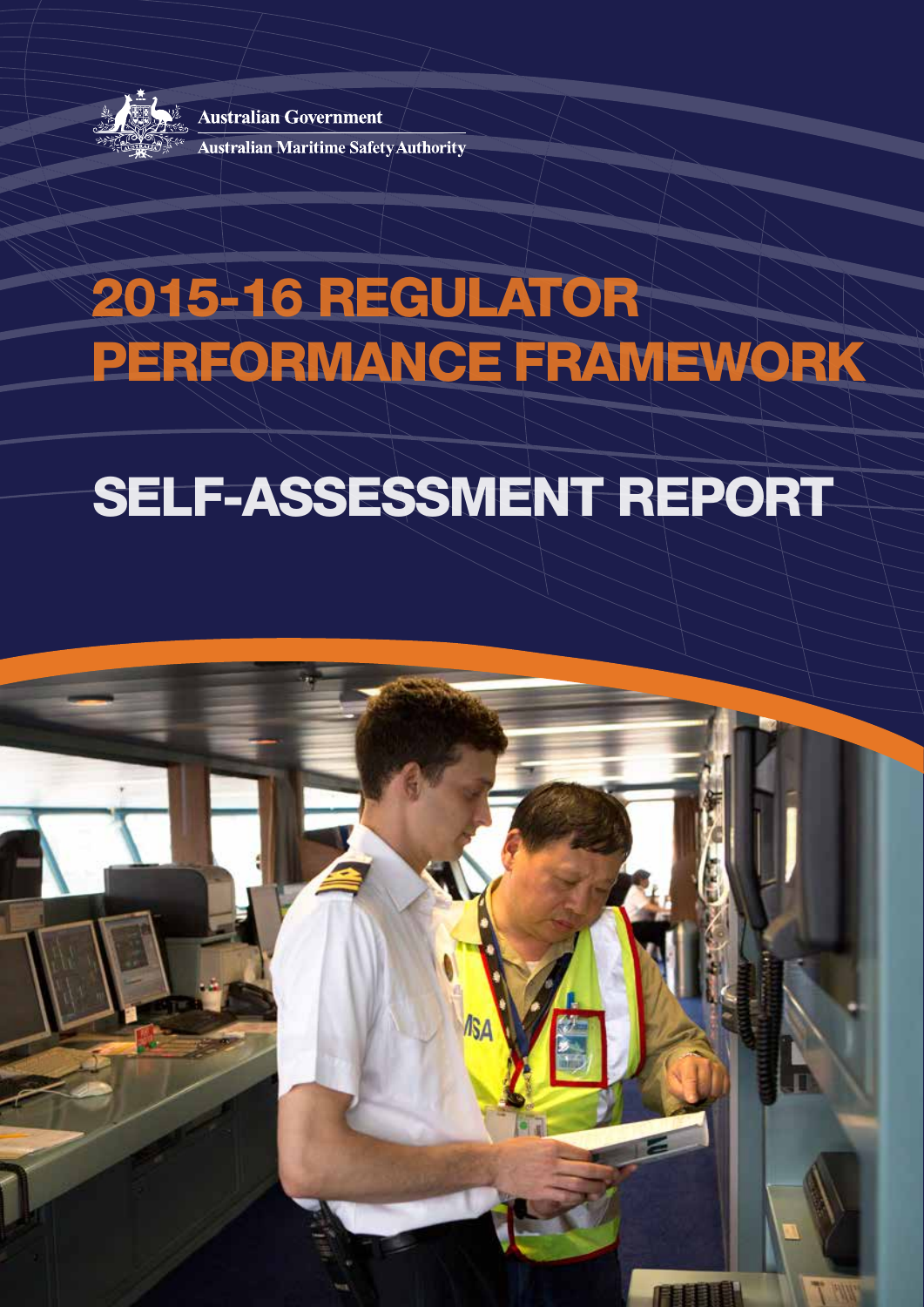#### **Document**

| Owner:                 | Lloyd Dobson, Manager Governance |
|------------------------|----------------------------------|
| Contact details:       | Telephone - (02) 6279 5615       |
|                        | Email - Lloyd.Dobson@amsa.gov.au |
| Division/Unit:         | <b>Corporate Services</b>        |
| Document status: Final |                                  |

#### Revision History

| <b>Revision date</b> | Version No.   Author |              | <b>Description of changes</b> |
|----------------------|----------------------|--------------|-------------------------------|
| 25 August 2016       |                      | Lloyd Dobson | Initial draft                 |
| 20 September 2016    |                      | Lloyd Dobson | Final                         |

#### Approvals

| <b>Title</b>                   | <b>Name</b>          | <b>Signature</b> | <b>Date</b>       |
|--------------------------------|----------------------|------------------|-------------------|
| <b>Chief Operating Officer</b> | <b>Cherie Enders</b> |                  | 20 September 2016 |
| <b>Chief Executive Officer</b> | <b>Mick Kinley</b>   | 'm               | 20 September 2016 |

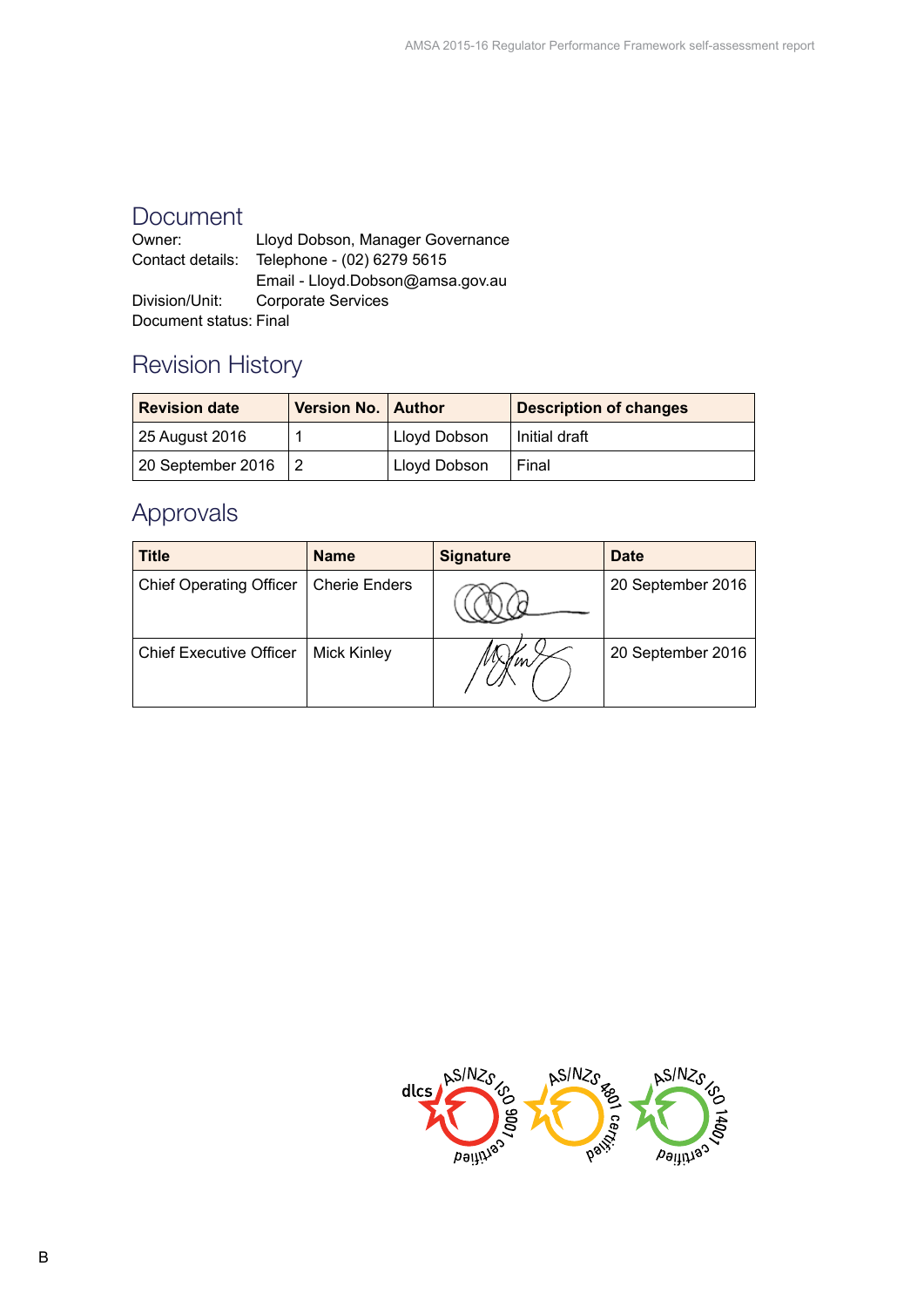## **CONTENTS**

| 1            | <b>EXECUTIVE SUMMARY</b>                                | 1              |
|--------------|---------------------------------------------------------|----------------|
|              | 1.1 Self-assessment                                     | 1              |
|              | 1.2 Self-assessment validation                          | 1              |
| $\mathbf{2}$ | <b>BACKGROUND</b>                                       | $\mathbf{2}$   |
|              | 2.1 Purpose                                             | 2              |
|              | 2.2 Requirement                                         | $\overline{2}$ |
| 3            | <b>METHOD</b>                                           | 3              |
|              | 3.1 Evidence                                            | 3              |
|              | 3.2 Process                                             | 3              |
|              | 3.2.1<br>AMSA self-assessment                           | 4              |
|              | 3.2.2 Validation                                        | 4              |
| 4            | <b>RESULTS</b>                                          | 6              |
|              | 4.1 AMSA RPF self-assessment                            | 6              |
|              | Analysis<br>4.1.1                                       | 6              |
|              | 4.2 AMSA Advisory Committee Validation                  | 7              |
|              | 4.2.1<br>Analysis                                       | 8              |
| 5            | <b>ATTACHMENTS</b>                                      | 9              |
|              | 5.1 Additional evidence of good regulatory behaviour    | 9              |
|              | 5.2 AMSA 2015-16 RPF self-assessment detailed responses | 16             |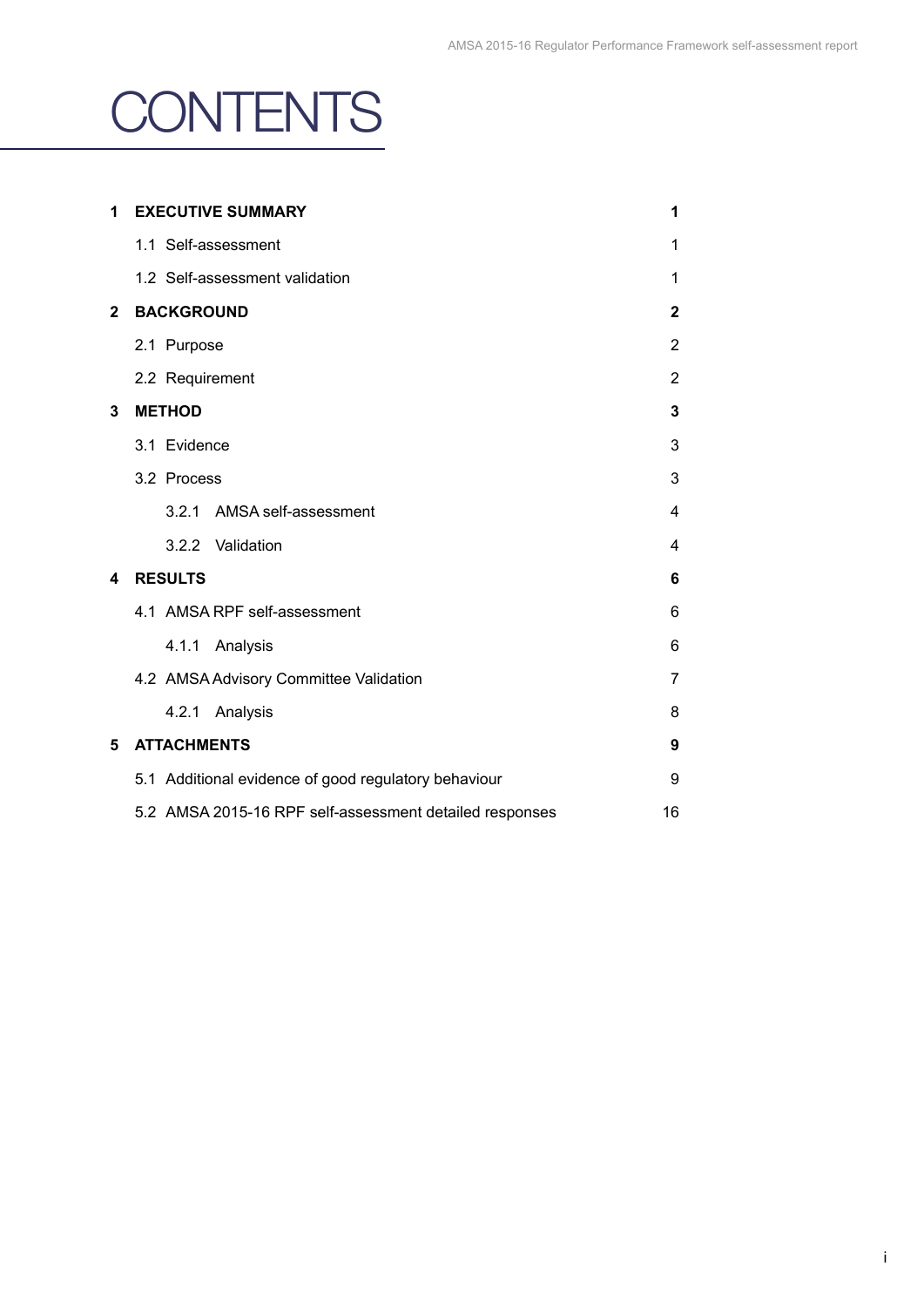AMSA 2015-16 Regulator Performance Framework self-assessment report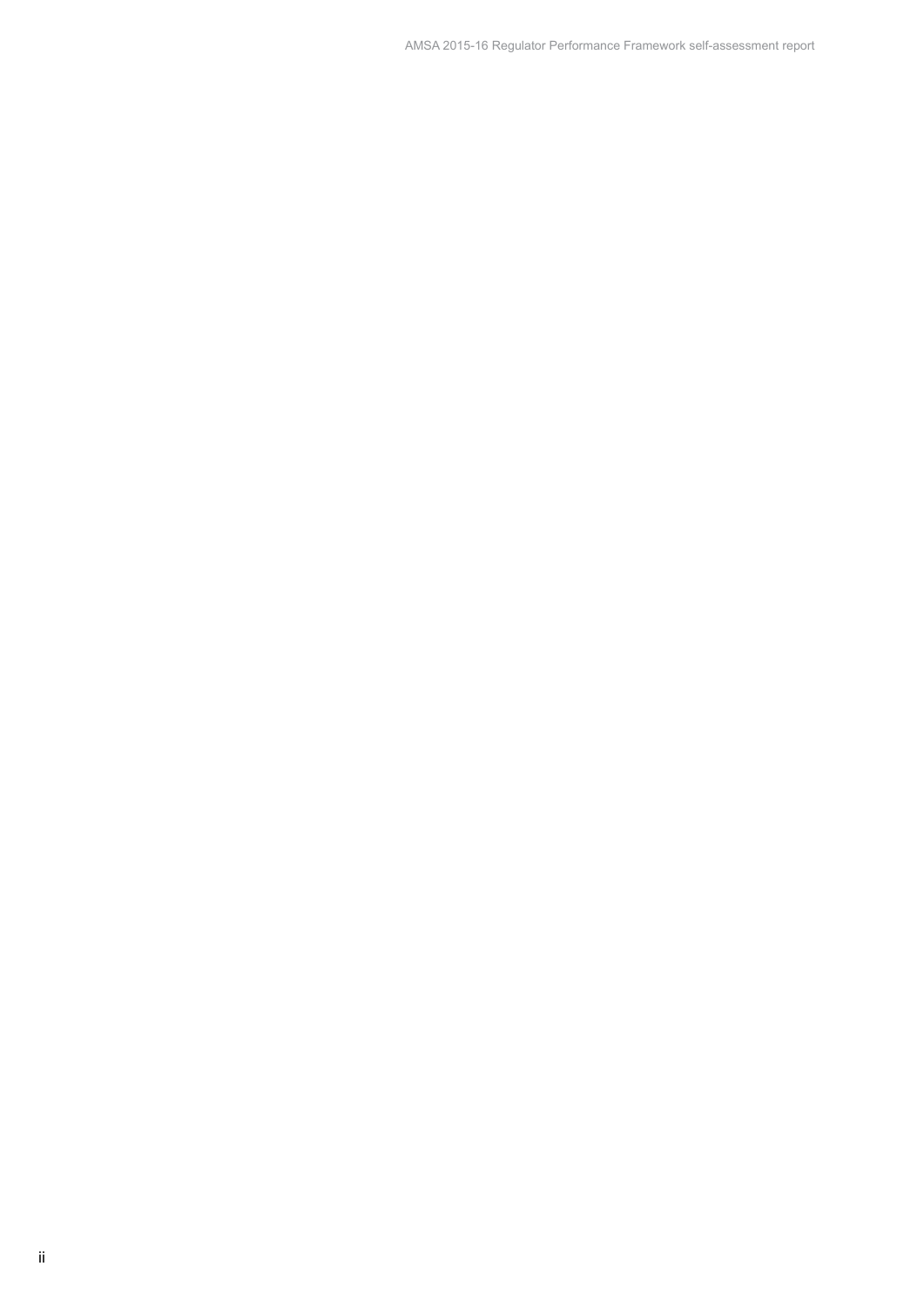## **EXECUTIVE SUMMARY**

#### 1.1 Self-assessment

The Australian Maritime Safety Authority (AMSA) undertook an annual self-assessment of its performance against the Regulator Performance Framework (RPF) in August 2016.

The self-assessment was informed by:

- the AMSA 2015-16 Annual Report;
- the 2015-16 AMSA Annual Performance Statement;
- additional evidence of good regulatory behaviour;
- the results of a trial RPF customer survey; and
- the professional knowledge and experience of AMSA's Executive team.

The self-assessment found:

- a reasonably strong correlation between the AMSA self-assessment result and trial RPF customer survey results;
- no wildly differing perspectives on AMSA's performance as a regulator; and
- a positive overall view of AMSA's performance, while at the same time signalling that the authority recognises that there are gaps/opportunities for improvement.

The self-assessment results broadly indicate that AMSA:

- effectively manages the balance between delivering benefits to industry and positive safety outcomes;
- is very aware that there is room for improvement across the range of RPF key performance indicator areas - and has an appetite to do so; and
- knows that assuming responsibility as the National Regulator for commercial domestic vessels represents a step-change which will require an agile and contemporary regulatory response.

Specific areas for improvement highlighted by the self-assessment include:

- raising stakeholder awareness and visibility of AMSA's decision making processes through better engagement, education and communication; and
- better harmonisation and coordination of AMSA resources across all ship types and sectors.

#### 1.2 Self-assessment validation

The AMSA self-assessment was validated by the AMSA Advisory Committee – a representative body.

Overall there is a reasonably high degree of consensus/agreement between the validation and selfassessment results, with all six consolidated validation scores in the 'somewhat agree' to 'agree' range, albeit closer to 'agree'.

While the variances were not significant/of concern, management believes that the transition currently underway which sees AMSA assume full responsibility for service delivery of the National System for domestic commercial safety by July 2017 may have influenced some validation responses.

In regards to opportunities for improvement, the validation:

- reinforced the self-assessment conclusion that AMSA needs to increase efforts to raise stakeholder awareness and visibility of decision making processes; and
- highlighted the importance of communication, and the challenges inherent in communicating with such a wide range of stakeholders.

AMSA's ongoing efforts to improve maritime regulations to create a safer and more efficient industry were identified as a strength.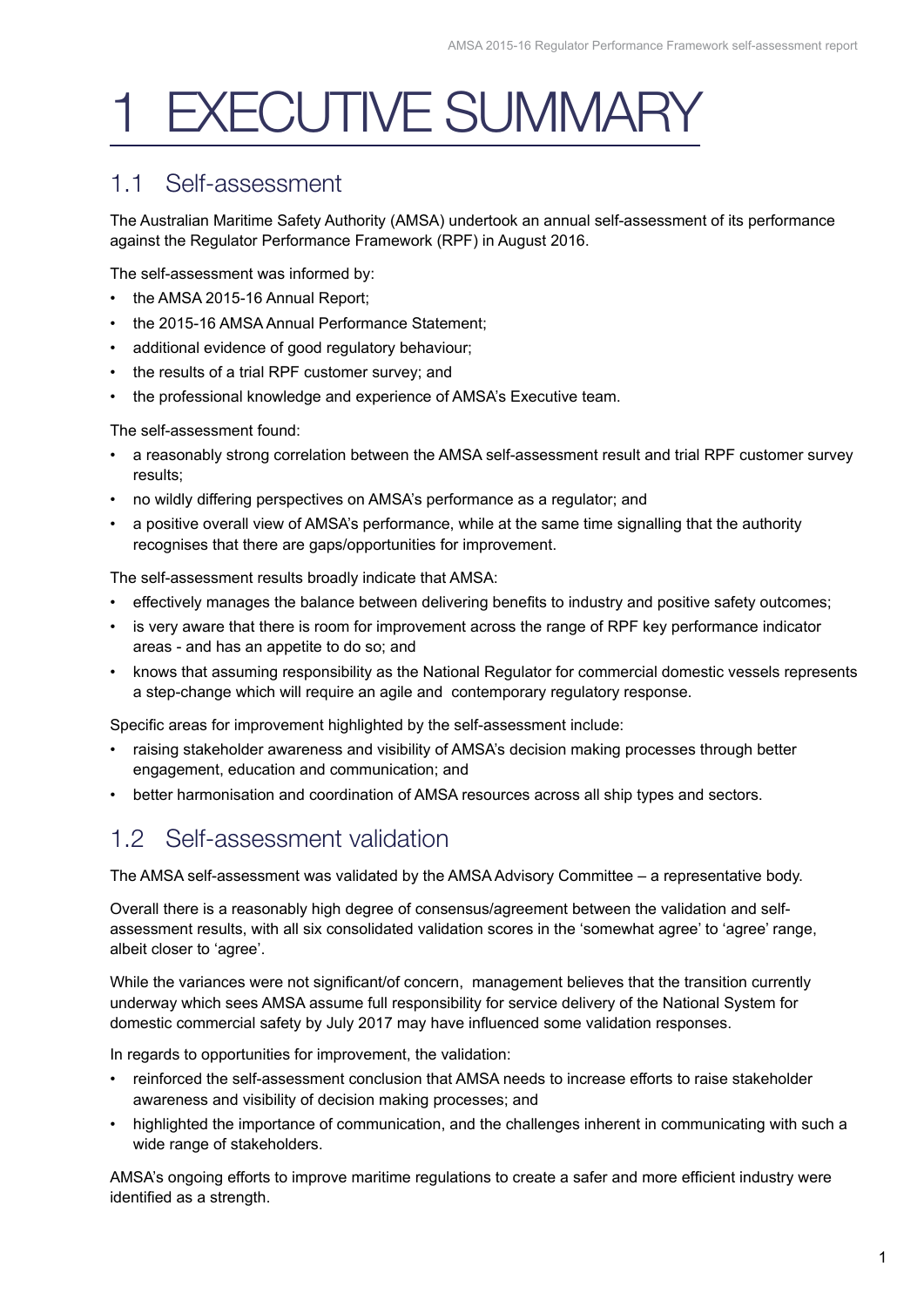## 2 BACKGROUND

#### 2.1 Purpose

The purpose of the Regulator Performance Framework (RPF) is to encourage regulators to undertake their functions with the minimum impact necessary to achieve regulatory objectives, and to effect positive ongoing and lasting cultural change. The RPF commenced on 1 July 2015.

The RPF consists of six outcomes-based key performance indicators (KPIs) which set the Government's overarching expectations of regulator performance:

- 1. regulators do not unnecessarily impede the efficient operation of regulated entities
- 2. communication with regulated entities is clear, targeted and effective
- 3. actions undertaken by regulators are proportionate to the risk being managed
- 4. compliance and monitoring approaches are streamlined and coordinated
- 5. regulators are open and transparent in their dealings with regulated entities
- 6. regulators actively contribute to the continuous improvement of regulatory frameworks.

More information on the RPF is available at: www.cuttingredtape.gov.au/resources/rpf.

#### 2.2 Requirement

Regulators must self-assess their performance against the RPF annually. The results of the self-assessment must be:

- validated by an approved external stakeholder body the Australian Maritime Safety Authority (AMSA) Advisory Committee (AAC)<sup>1</sup>;
- certified by AMSA's accountable authority<sup>2</sup> the AMSA Board; and
- provided to AMSA's portfolio Minister and published no later than 31 December each year.

<sup>1</sup> On 28 May 2015 the AAC agreed to be AMSA's external validation body for the Regulator Performance Framework (RPF), and agreed the proposed measures. On 1 December 2015 AMSA's portfolio Minister approved these arrangements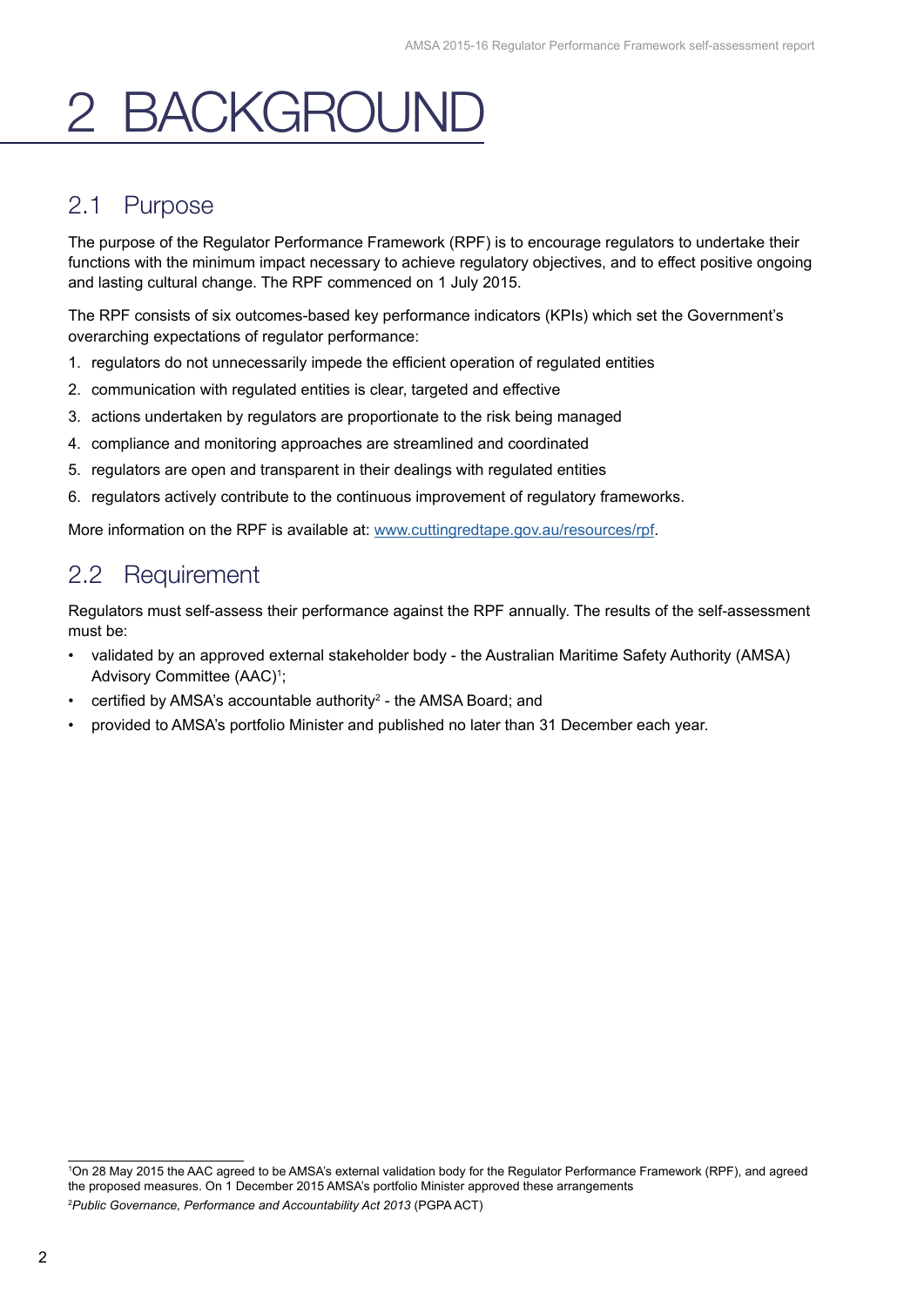## 3 METHC

#### 3.1 Evidence

Where possible AMSA leveraged existing processes for data collection and analysis. The primary sources of evidence used for the self-assessment and validation were:

- the AMSA 2015-16 Annual Report available at www.amsa.gov.au;
- the 2015-16 AMSA Annual Performance Statement an appendix to the Annual Report (above), and a new Commonwealth reporting requirement from 2015-16 onwards;
- additional evidence of good regulatory behaviour provided at Attachment 5.1 to this report; and
- the results of a trial RPF survey conducted with AMSA's customers conducted over quarter four of 2015-16 via AMSA's website - see www.surveymonkey.com/r/WMLFSN6.

#### **Note:**

- the 2015-16 AMSA Annual Performance Statement reported performance against a range of measures previously identified and agreed as relevant/aligned to the RPF; and
- the small number of participants<sup>3</sup> in the trial RPF customer survey meant that the results were not statistically meaningful, however, they did provide an interesting comparator – see section 4 Results.

#### 3.2 Process

Diagram One below details the overall self-assessment process.

**Diagram One: AMSA RPF self-assessment process**

|                                  | <b>AMSA SELF ASSESSMENT</b>                                                                                                                                                                                                                                                                                      |                                  | <b>SELF-ASSESSMENT VALIDATION</b>                                                                                                                                                                                                                                                                                                                                                        | <b>CERTIFICATION</b>             |                                                                                                                                                                                                                                                                                                                                                                                                       |
|----------------------------------|------------------------------------------------------------------------------------------------------------------------------------------------------------------------------------------------------------------------------------------------------------------------------------------------------------------|----------------------------------|------------------------------------------------------------------------------------------------------------------------------------------------------------------------------------------------------------------------------------------------------------------------------------------------------------------------------------------------------------------------------------------|----------------------------------|-------------------------------------------------------------------------------------------------------------------------------------------------------------------------------------------------------------------------------------------------------------------------------------------------------------------------------------------------------------------------------------------------------|
| Who:<br>How:<br>When:<br>Inputs: | <b>AMSA Executive</b><br>online survey<br>Mon 1 - Fri 5 August 2016<br>• Annual Report<br>• Annual Performance<br>Statement<br>Regulator activity list<br>RPF customer survey<br>results<br>• Professional experience<br>and knowledge<br><b>Outputs:</b> Self-assessment report (to<br>AMSA Advisory Committee) | Who:<br>How:<br>When:<br>Inputs: | <b>AMSA Advisory Committee</b><br>online survey<br>Tue 9 - Tue 23 August 2016<br>AMSA RPF self-<br>$\bullet$<br>assessment report<br>Annual Report<br>Annual Performance<br>Statement<br>Regulator activity list<br>RPF customer survey<br>results<br>Professional experience<br>and knowledge<br><b>Outputs: AMSA self-assessment</b><br>report (including validation)<br>to AMSA Board | Who:<br>How:<br>When:<br>Inputs: | <b>AMSA Board</b><br>Board paper (221)<br>20 September 2016<br>• AMSA RPF self-assessment<br>report<br>• Annual Report<br>• Annual Performance Statement<br>• Regulator activity list<br>• RPF customer survey results<br>• Professional experience and<br>knowledge<br><b>Outputs:</b> By 31 December 2016:<br>• AMSA self-assessment report<br>certified provided to Minister<br>• Report published |

<sup>3</sup> N=28, with 18 active participants. 60%/12 active participants identified with the domestic commercial vessel industry.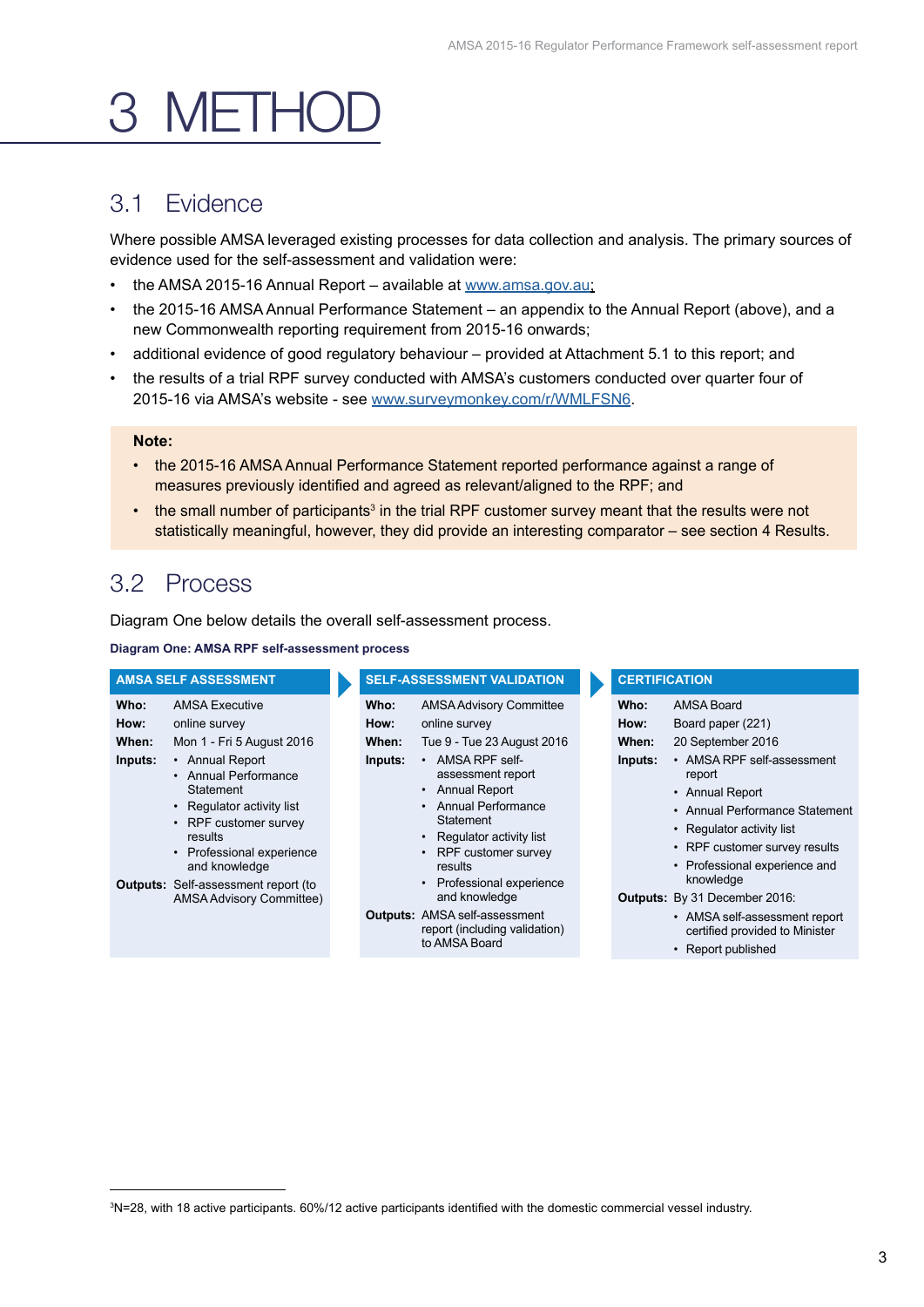#### 3.2.1 AMSA self-assessment

Over the period 1-5 August 2016 the AMSA Executive undertook a self-assessment of AMSA's performance against the RPF through an online survey.

The self-assessment survey consisted of six key statements/questions aligned to the RPF key performance indicators:

- Q1: AMSA helps vessel owners and seafarers safely operate or work on a vessel without getting in the way
- Q2: Our communications with those we regulate are clear and useful
- Q3: Given the risks involved in the industries AMSA regulates, the level of regulation is about right
- Q4: AMSA's compliance and monitoring arrangements are well organised and efficient
- Q5: AMSA explains its regulatory decisions well, and
- Q6: AMSA is always trying to improve maritime regulations to create a safer and more efficient industry.

The response options were:

| strongly<br>disagree | disagree | somewhat<br>disagree | somewhat<br>agree | agree | strongly<br>agree | n/a |
|----------------------|----------|----------------------|-------------------|-------|-------------------|-----|

Participants were also given the opportunity to provide general comments at the end of the survey.

#### 3.2.2 Validation

Over the period 9-23 August 2016 the AMSA Advisory Committee validated AMSA's RPF self-assessment through an online survey.

The purpose of the validation is to be a sounding board for the self-assessment results prior to them being considered by the AMSA Board, and subsequently by AMSA's portfolio Minister.

The AMSA Advisory Committee is a peak maritime representative body comprised of senior representatives from the following organisations:

- Ports Australia
- Department of Defence
- Royal Australian Navy
- Farstad Shipping (Indian Pacific) Pty Ltd
- Caltex Australia Petroleum Pty Ltd
- Yachting Australia
- Maritime Industry Australia Ltd
- Australian Antarctic Division
- Australian Maritime College
- Maritime Union Australia
- Shipping Australia Limited
- Australian Marine Conservation Society
- Braemar ACM Ship broking
- WA Fishing Industry Council Inc
- Australian Petroleum Production & Exploration Association

The results of the AMSA self-assessment survey were consolidated in a report and provided to the AMSA Advisory Committee, along with the other inputs (evidence) detailed in diagram one, by email on Friday 8 August 2016 as a precursor to receiving an invitation to take part in the validation survey.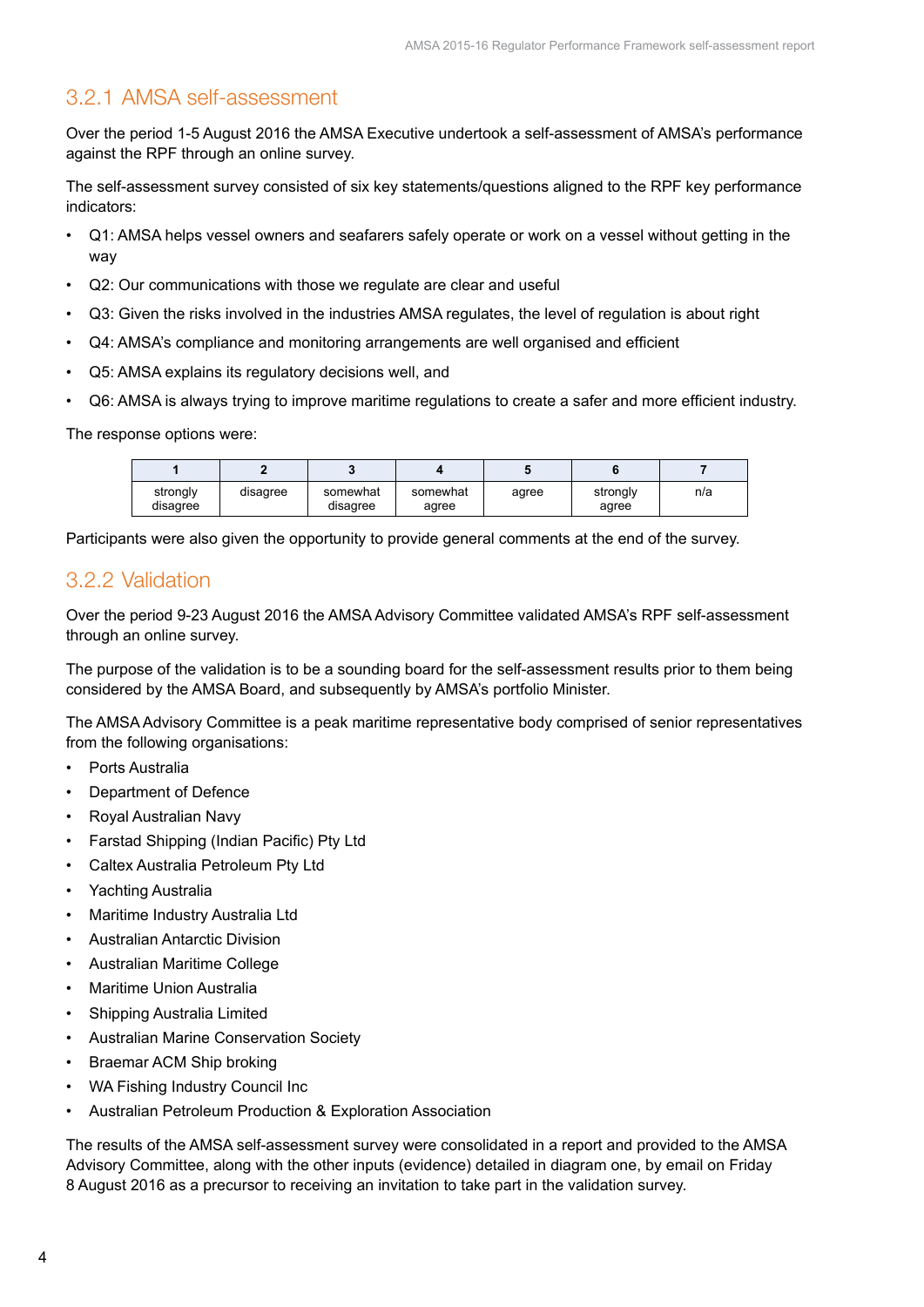AMSA Advisory Committee members were encouraged to put time aside to review the evidence prior to undertaking the survey.

The validation survey was a variation on the six self-assessment key statements/questions. Each question asked the participant to determine:

*"whether the AMSA self-assessment result against the relevant KPI is a fair and accurate representation of AMSA's performance, based on the evidence presented to them and their own experience".* 

Each question also detailed the corresponding survey question/statement posed to the AMSA Executive, and the summary self-assessment result.

Diagram Two is an example of the validation survey question format.

**Diagram Two: example of validation survey question format**

|                   |          | RPF KPI 1: regulators do not unnecessarily impede the efficient operation of regulated entities        |       |                                                                                                                                                                                                                                           |            |
|-------------------|----------|--------------------------------------------------------------------------------------------------------|-------|-------------------------------------------------------------------------------------------------------------------------------------------------------------------------------------------------------------------------------------------|------------|
|                   |          | work on a vessel without getting in the way. Self-assessment result: 4.14 'somewhat agree' to 'agree') |       | 1. The evidence and my own experience suggests that the self-assessment result against this KPI is a fair and accurate<br>representation of AMSA's performance (Survey question: AMSA helps vessel owners and seafarers safely operate or |            |
| strongly disagree | disagree | somewhat disagree somewhat agree                                                                       | agree | strongly agree                                                                                                                                                                                                                            | <b>N/A</b> |
|                   |          |                                                                                                        |       |                                                                                                                                                                                                                                           |            |
| Comments          |          |                                                                                                        |       |                                                                                                                                                                                                                                           |            |
|                   |          |                                                                                                        |       |                                                                                                                                                                                                                                           |            |
|                   |          |                                                                                                        |       |                                                                                                                                                                                                                                           |            |
|                   | 3111     |                                                                                                        |       | 27%                                                                                                                                                                                                                                       |            |
|                   |          |                                                                                                        |       |                                                                                                                                                                                                                                           |            |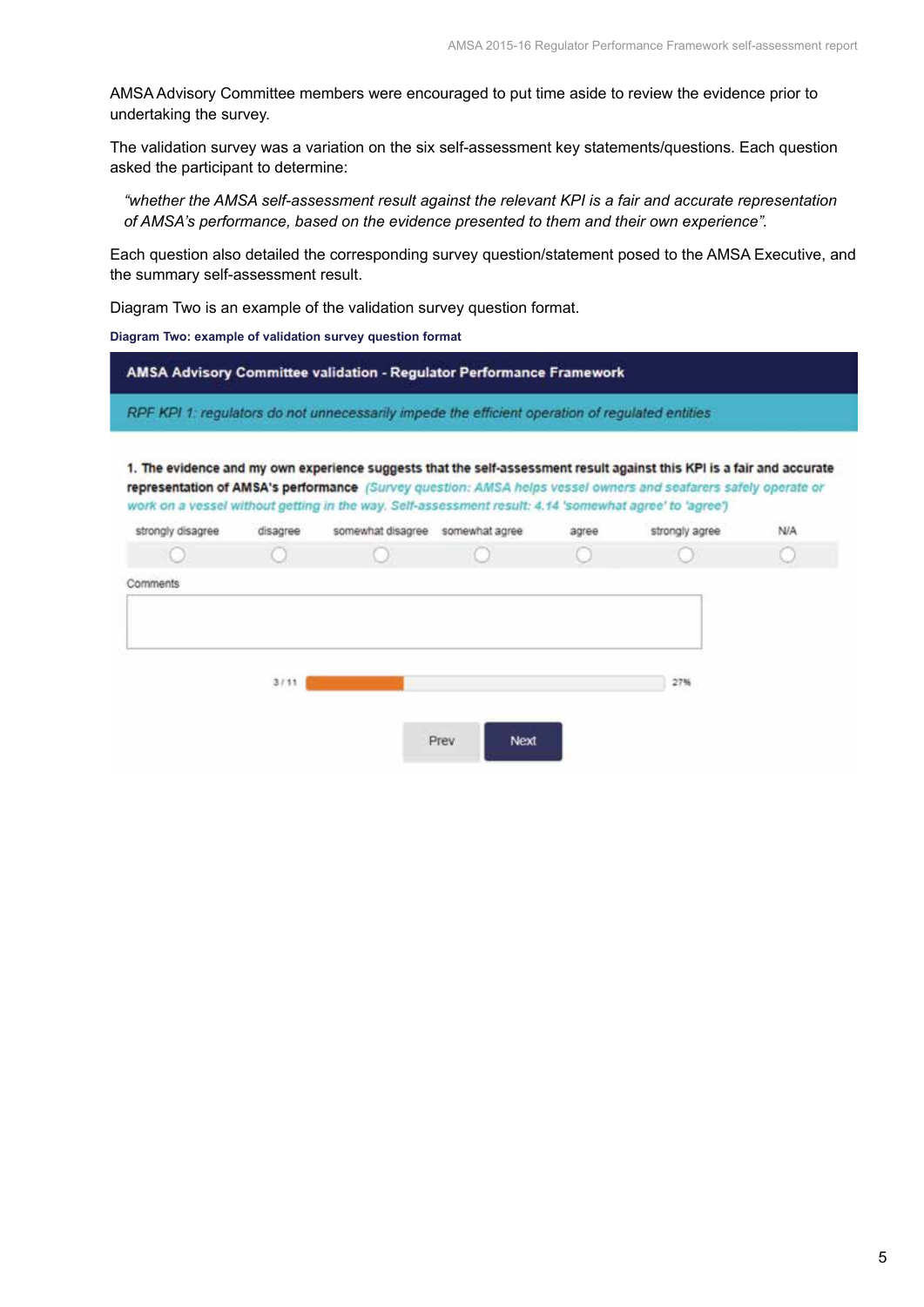## **RESULTS**

#### 4.1 AMSA RPF self-assessment

The summary results<sup>7</sup> of the AMSA self-assessment against each question are shown in graph one (blue bars). For comparative purposes the results of the trial survey conducted with a small number of AMSA's customers/stakeholders using a similar question set are portrayed by the orange bars.





The detailed results and comments for each self-assessment question are at Attachment 5.2.

#### 4.1.1 Analysis

There is a reasonably strong correlation between the AMSA self-assessment and the results of the trial RPF customer survey. Although the number of participants in the trial survey were not statistically meaningful and the bulk of participants were from the domestic vessel industry (60%), there appears to be a positive relationship between the respective results with no wildly differing perspectives on AMSA's performance as a regulator.

There was a high degree of consistency for the responses across questions one-four between the selfassessment and trial survey. Of particular note was the favourable result from the trial (4.29) for question one – *AMSA helps vessel owners and seafarers safely operate or work on a vessel without getting in the way* – compared to AMSA's self-assessment of 4.14.

The most significant variance in perspectives (1.05) was for question five – *AMSA explains its regulatory decisions well*.

Aside from question one, there was a general trend for the AMSA self-assessment to score slightly higher (average +.58) than the trial result. Both the statistical results and the qualitative comments suggest that this could be due to the AMSA Executive taking a far more holistic view of regulatory performance across all areas (e.g. the regulation of merchant vessels subject to the SOLAS<sup>8</sup> convention), whereas the trial results were heavily influenced by domestic vessel participants.

<sup>7</sup> Weighted average 8 Safety of Life at Sea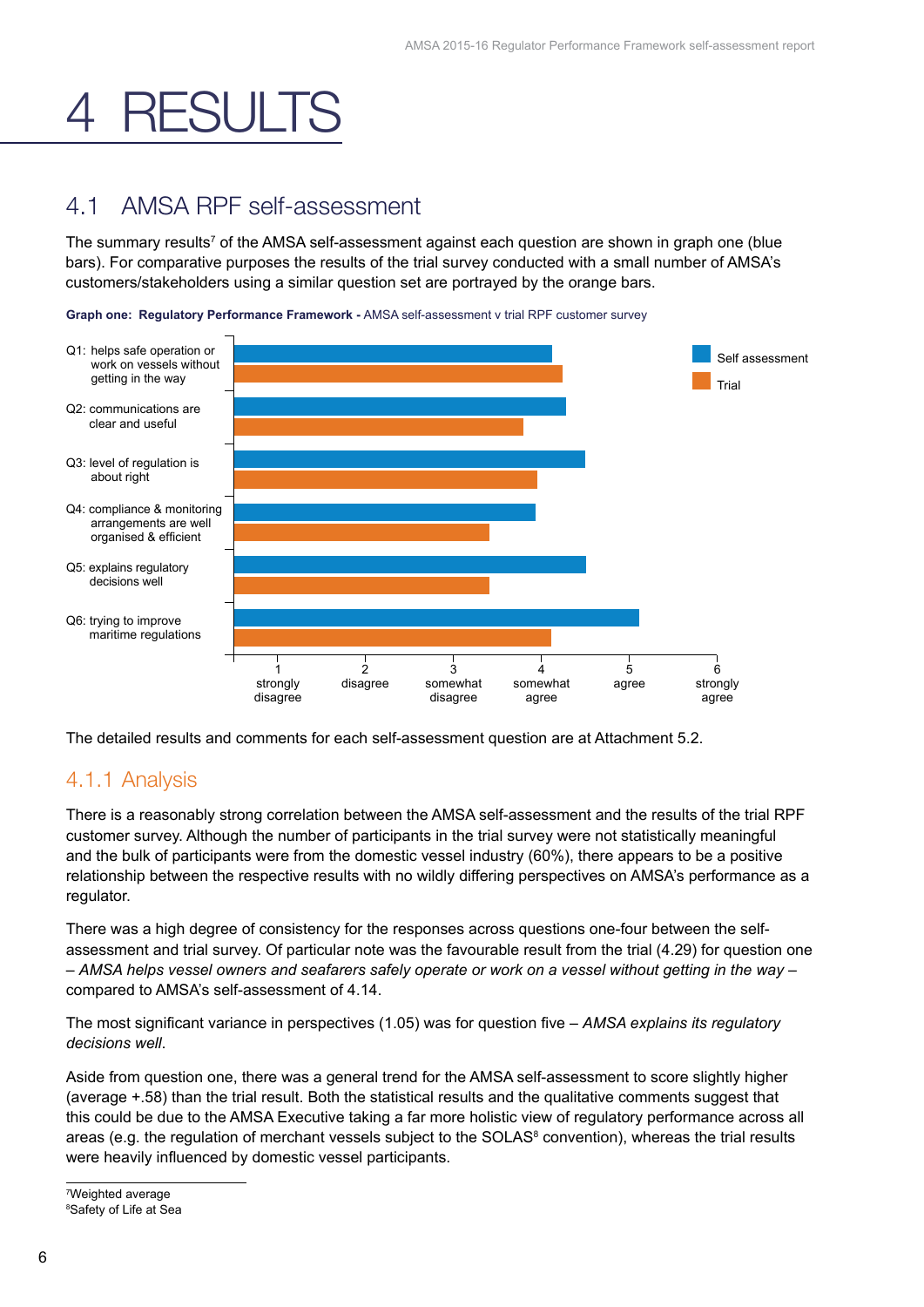The average weighted response score for the AMSA self-assessment questions was 4.39 – between 'somewhat agree' and 'agree'. While this is a positive overall result (noting that there was no neutral scoring option provided in the survey), at the same time it signals that AMSA recognises that there are gaps/ opportunities for improvement<sup>9</sup>.

The AMSA self-assessment results, supported by the trial results, broadly indicate that AMSA:

- actively tries to manage the balance between delivering benefits to industry and positive safety outcomes
- is very aware that there is room for improvement across the range of RPF key performance indicator areas - and has an appetite to do so
- knows that assuming responsibility as the national regulator for commercial domestic vessels represents a step-change which will require an agile and contemporary regulatory response.

Specific areas for improvement highlighted by the self-assessment include:

- raising stakeholder awareness and visibility of AMSA's decision making processes
- better harmonisation and coordination of AMSA resources across all ship types and sectors.

#### 4.2 AMSA Advisory Committee Validation

The summary results<sup>10</sup> of the AMSA Advisory Committee's validation of the self-assessment results are shown in graph two (orange bars).

Readers should note that the validation results:

- Indicate how strongly the AMSA Advisory Committee agrees or disagrees with the AMSA selfassessment (blue bars).
- Are not the AMSA Advisory Committee's direct assessment of AMSA against the RPF key performance indicators and survey questions.



#### **Graph two: Regulatory Performance Framework -** AMSA self-assessment v AAC validation

The detailed results and comments for each validation question are at Attachment 5.3.

<sup>9</sup> Trial average was 3.81 – closer to 'somewhat agree' than 'somewhat disagree'. 10Weighted average.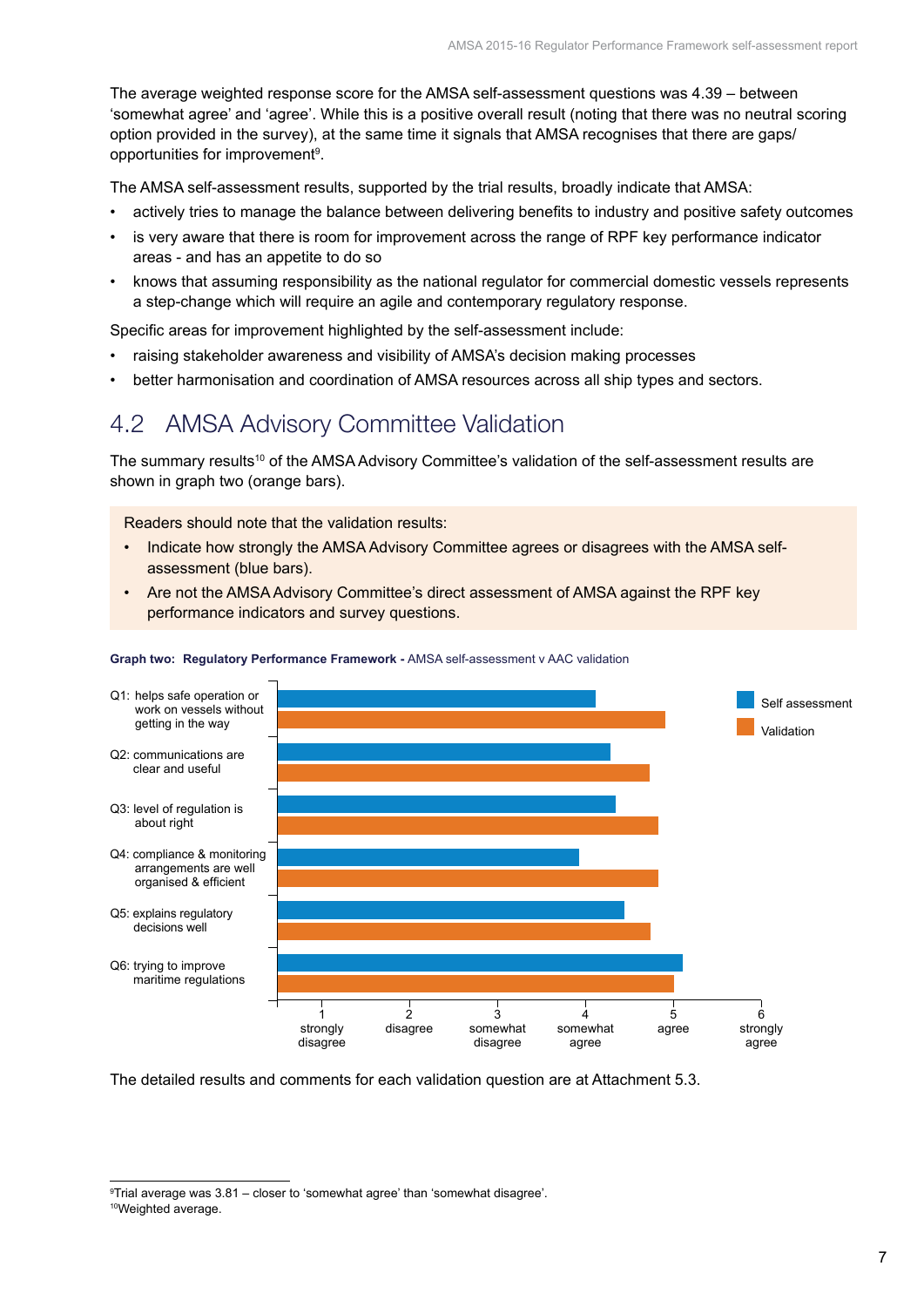#### 4.2.1 Analysis

Overall there is a reasonably high degree of consensus/agreement between the validation and selfassessment results, with all six consolidated validation scores in the 'somewhat agree' to 'agree' range, albeit far closer to 'agree'.

The Department of Prime Minister and Cabinet advises that variances between self-assessment and validation results do not have to be resolved prior to reporting to the Minister, but should be explained.

While the variances are not significant/of concern, further investigation showed that one validation respondent (from 11) consistently scored 'disagree', and in once instance (Q4), 'strongly disagree'. If this respondent's scores were discounted, all validation consolidated scores would move into the 'agree' to 'strongly agree' range.

Supported by some of the qualitative validation comments, management believes that the transition currently underway which sees AMSA assuming full responsibility for service delivery of the National System for domestic commercial safety by July 2017 may have influenced some validation responses. Of particular note, the public consultation process for cost recovery under the National System started while the selfassessment validation was underway.

In regards to opportunities for improvement, the validation:

- reinforced the self-assessment conclusion that AMSA needs to increase efforts to raise stakeholder awareness and visibility of decision making processes
- highlighted the importance of communication, and the challenges inherent in communicating with such a wide range of stakeholders.

The highest validation score (5.00) was against Q6: *AMSA is always trying to improve maritime regulations to create a safer and more efficient industry*. The qualitative comments (extracts below) indicate that this area is perceived as a strength for AMSA:

- "I agree that AMSA always tries to improve and enhance safety through revised regulation"
- "World leading in many respects"
- "my view is that this aspect is a strong point"
- "I am of the view that AMSA is doing well in a difficult and complex environment to improve regulatory frameworks".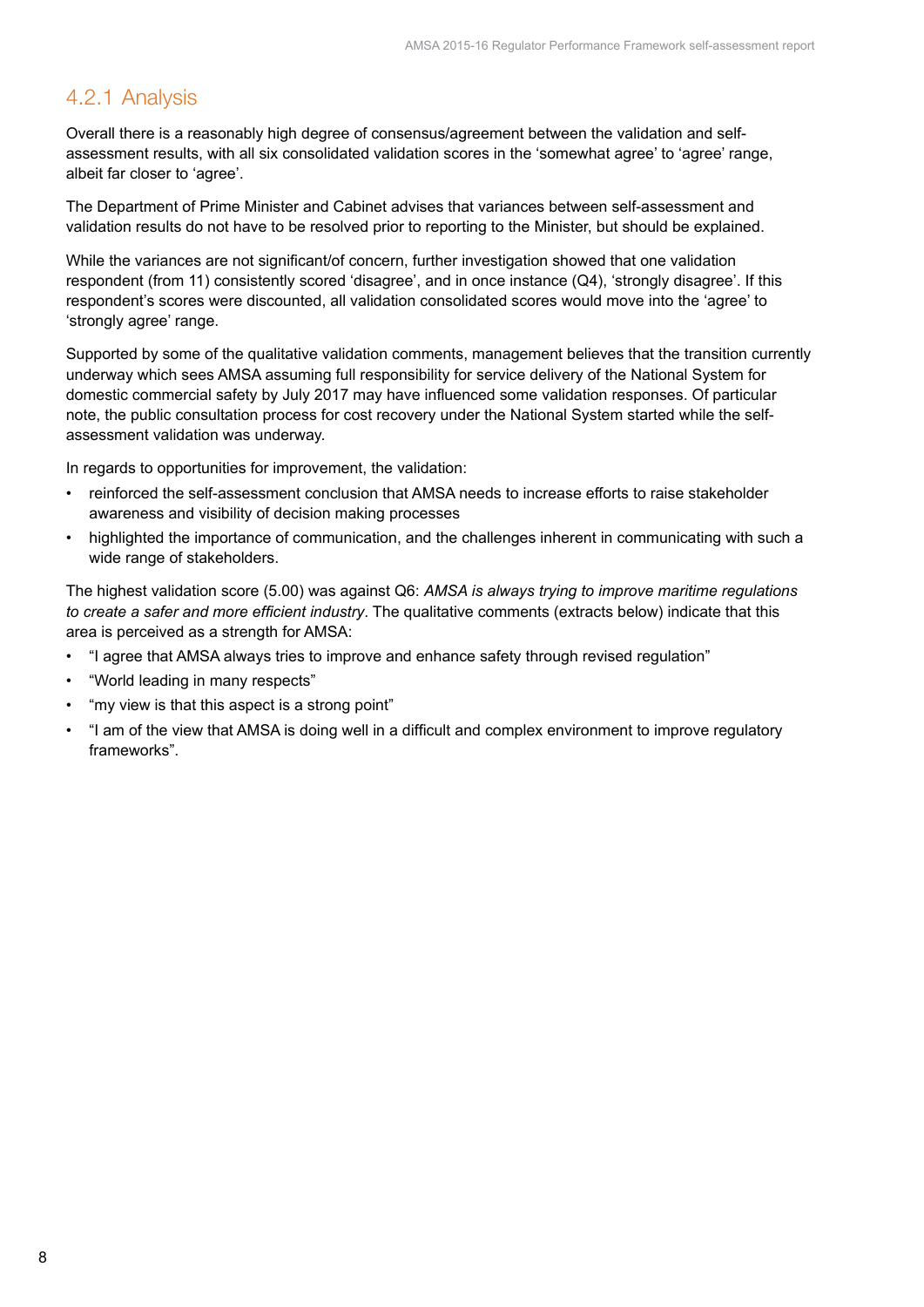## 5 ATTACHMENTS ATTACHMENTS

# 5.1 Additional evidence of good regulatory behaviour 5.1 Additional evidence of good regulatory behaviour

Performance Framework (RPF) key performance indicator (KPI) areas. This information compliments the quantitative performance information detailed in our Annual Performance Framework (RPF) key performance indicator (KPI) areas. This information compliments the quantitative performance information detailed in our Annual **DESCRIPTION:** this table describes activities that AMSA undertakes that constitute evidence of good regulatory behaviour against each of the six Regulator DESCRIPTION: this table describes activities that AMSA undertakes that constitute evidence of good regulatory behaviour against each of the six Regulator Report and Annual Performance Statement. Report and Annual Performance Statement.

**HOW TO READ THIS TABLE:** the grey columns on the left of the table detail the measures and examples provided by the Department of Prime Minister and HOW TO READ THIS TABLE: the grey columns on the left of the table detail the measures and examples provided by the Department of Prime Minister and Cabinet. The blue columns on the right detail AMSA's current activity, and planned improvements. Cabinet. The blue columns on the right detail AMSA's current activity, and planned improvements.

|                                                   | improvements<br>Planned                         |                                                                                                                                                                                                                                                                                                                                                                                                                                                                                                                                                                                                                                                                      | Regulator Performance<br>experience survey (trial<br>Framework customer<br>feedback process (2)<br>complaints and<br>(1) Centralised<br>implemented)                                                                                                                                                                                                                                                                                                                                                                                                                                                                             |                                                                                                                                                                                |                                                                                                                                                                                                                        |
|---------------------------------------------------|-------------------------------------------------|----------------------------------------------------------------------------------------------------------------------------------------------------------------------------------------------------------------------------------------------------------------------------------------------------------------------------------------------------------------------------------------------------------------------------------------------------------------------------------------------------------------------------------------------------------------------------------------------------------------------------------------------------------------------|----------------------------------------------------------------------------------------------------------------------------------------------------------------------------------------------------------------------------------------------------------------------------------------------------------------------------------------------------------------------------------------------------------------------------------------------------------------------------------------------------------------------------------------------------------------------------------------------------------------------------------|--------------------------------------------------------------------------------------------------------------------------------------------------------------------------------|------------------------------------------------------------------------------------------------------------------------------------------------------------------------------------------------------------------------|
| <b>AMSA Evidence</b>                              | <b>Current AMSA activity</b>                    | development consultation process (4) Consultative bodies (see Annual<br>consultation with industry (8) National Plan Technical Working Groups<br>and Strategic Industry Advisory Forum (9) Engagement with State/NT<br>on potential inconsistencies with International Shipping Regulations<br>robust consultation process when formulating policy including close<br>National system liaison roles (Annual Report p.41), (7) many AMSA<br>Report p.71 & consultative bodies list) (5) Bi-annual conference (6)<br>staff come directly from industry and maintain links with industry,<br>(1) AMSA Board (2) AMSA Advisory Committee (3) Regulatory<br>(MAF & TISOC) | navigational safety issues, (10) Combined Pilotage Group, (11) targeted<br>transaction survey (3) Event and workshop evaluation forms (4) AMSA<br>Biennial AtoN questionnaire circulated by AMSA on behalf of IALA, to<br>state and port authorities, (9) Ad-hoc surveys of mariners on specific<br>Bi-annual stakeholder survey, (7) Bi-annual stakeholder survey, (8)<br>connect general inquiries (5) AMSA Connect telephony survey (6)<br>pilotage consultative surveys (12) National Plan Training learner<br>(1) Management System complaints register (2) AMSA connect<br>evaluations (13) Post incident/exercise reviews | Workshops (3) National system streamlining (p.39 Annual Report) (4)<br>(1) AMSA Integrated Planning Process (2) Risk Management<br>National system consultation program (ibid) | bodies (4) International & regional engagement program (5) Technical<br>(1) Engagement with IMO, IALA, ICAO (2) MOUs (3) Consultative<br>cooperation program (6) Bilateral engagement program (Annual<br>Report, p.74) |
|                                                   | Examples of output & activity<br>based evidence | or engagement with stakeholders<br>Regular, ongoing consultations<br>including independent experts<br>on policies and procedures,<br>and industry associations.                                                                                                                                                                                                                                                                                                                                                                                                                                                                                                      | feedback from regulated entities,<br>feedback from existing<br>Documented responsiveness to<br>surveys of regulated entities.<br>complaint mechanisms and<br>including                                                                                                                                                                                                                                                                                                                                                                                                                                                           | minimum, on an annual basis.<br>undertaken regularly and at a<br>Environment scanning is                                                                                       | organisations to learn from peer<br>experiences and share better<br>Demonstrated engagement<br>with relevant international<br>practices                                                                                |
| Department of Prime Minister and Cabinet guidance | Measures of good regulatory<br>performance      | emerging issues that affect the sector<br>organisation, or the circumstances<br>of individuals and the current and<br>understanding of the operating<br>environment of the industry or<br>Regulators demonstrate an                                                                                                                                                                                                                                                                                                                                                                                                                                                  | regulated entities or affected supplier<br>the potential for unintended negative<br>Regulators take actions to minimise<br>impacts of regulatory activities on<br>industries and supply chains                                                                                                                                                                                                                                                                                                                                                                                                                                   | the costs of compliance for who they<br>improvement strategies to reduce<br>Regulators implement continuous<br>regulate.                                                       |                                                                                                                                                                                                                        |
|                                                   | Rationale                                       | regulated entities<br>impede efficient<br>operations for<br>unnecessarily<br><b>Regulators</b><br>do not                                                                                                                                                                                                                                                                                                                                                                                                                                                                                                                                                             |                                                                                                                                                                                                                                                                                                                                                                                                                                                                                                                                                                                                                                  |                                                                                                                                                                                |                                                                                                                                                                                                                        |
|                                                   | ΚPΙ                                             |                                                                                                                                                                                                                                                                                                                                                                                                                                                                                                                                                                                                                                                                      |                                                                                                                                                                                                                                                                                                                                                                                                                                                                                                                                                                                                                                  |                                                                                                                                                                                |                                                                                                                                                                                                                        |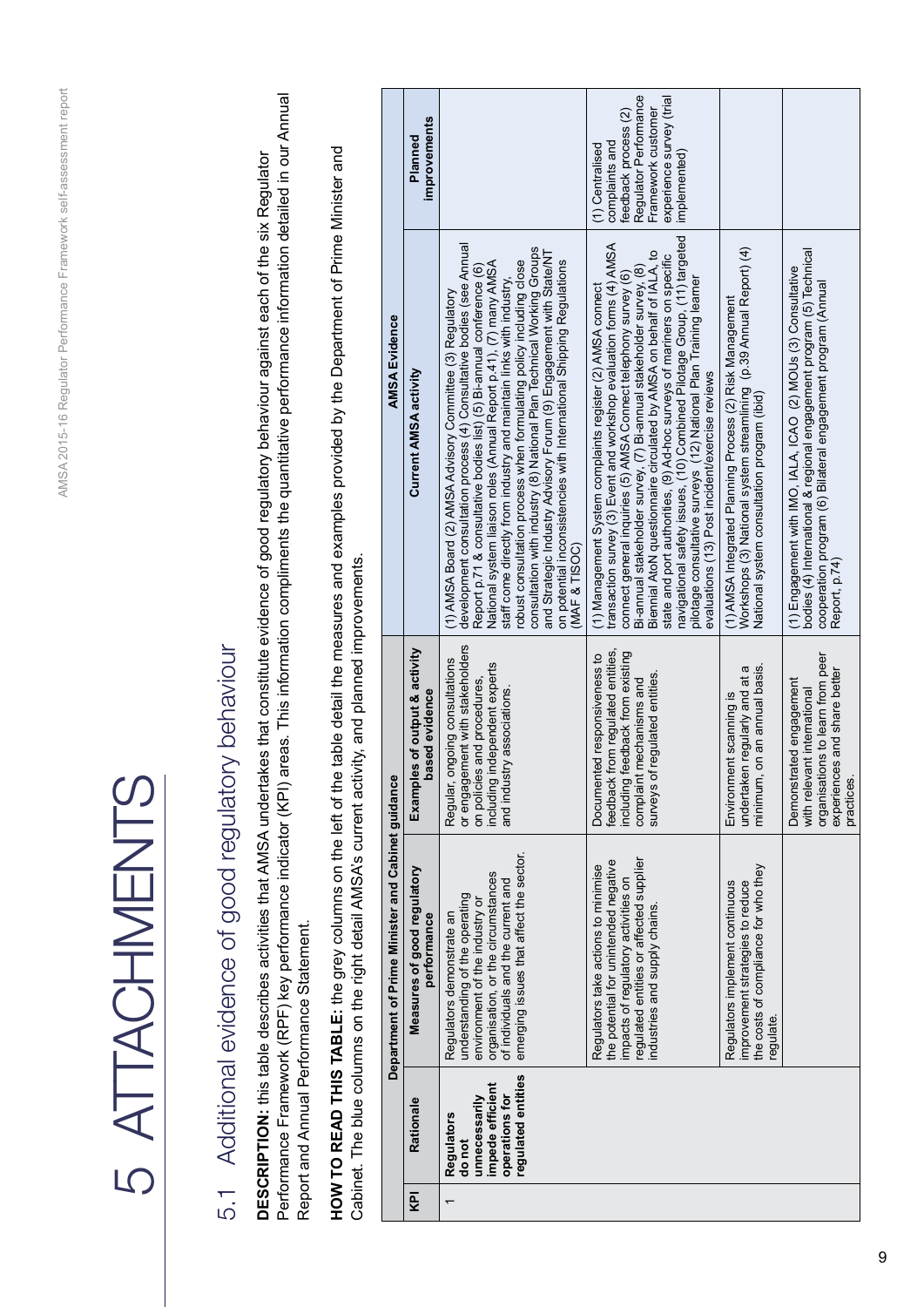|                                                   | improvements<br>Planned                         |                                                                                                                                                                                                                                                                                                                                                                                                                                                                                                                                                                                                                                                                                                                                      |                                                                                                                                                                                                                                                                                             |                                                                                                                                                       |                                                                                                                                                  |                                                                                                                                                                                                                                                        |                                                                                                                                                                         |                                                                                                                                                                                                                                                                                  | experience survey (pilot<br>Framework customer<br>implemented)<br>(1) Regulator<br>Performance                                                                                                                                                                  | feedback process<br>complaints and<br>(1) Centralised                                             |
|---------------------------------------------------|-------------------------------------------------|--------------------------------------------------------------------------------------------------------------------------------------------------------------------------------------------------------------------------------------------------------------------------------------------------------------------------------------------------------------------------------------------------------------------------------------------------------------------------------------------------------------------------------------------------------------------------------------------------------------------------------------------------------------------------------------------------------------------------------------|---------------------------------------------------------------------------------------------------------------------------------------------------------------------------------------------------------------------------------------------------------------------------------------------|-------------------------------------------------------------------------------------------------------------------------------------------------------|--------------------------------------------------------------------------------------------------------------------------------------------------|--------------------------------------------------------------------------------------------------------------------------------------------------------------------------------------------------------------------------------------------------------|-------------------------------------------------------------------------------------------------------------------------------------------------------------------------|----------------------------------------------------------------------------------------------------------------------------------------------------------------------------------------------------------------------------------------------------------------------------------|-----------------------------------------------------------------------------------------------------------------------------------------------------------------------------------------------------------------------------------------------------------------|---------------------------------------------------------------------------------------------------|
| <b>AMSA Evidence</b>                              | Current AMSA activity                           | (1) Enforcement of accessibility standards (2) SC3 PROJECT - Certificate<br>and Pilotage System: make the way we issues certificates more effective<br>Report, p. 41) AMSA Aboard, Working boats, On Scene, Maritime Safety<br>National Plan Supporting Documents (6) website forms, fact sheets and<br>publications (7) NATSAR Council website, Beacons website<br>Awareness Bulletin, 24/7 media hotline, Facebook (20,500 followers),<br>webpage (external site), Marine Notices and Pilot Advisory Notes (5)<br>National Safety Management System Training Resource Kit (Annual<br>Twitter (23,500) (p.73 Annual Report), (4) VTS and Coastal Pilotage<br>and efficient, ultimately improving service delivery to seafarers. (3) | Liaison (7) National Plan Committees and Working Groups (8) NATSAR<br>(1) AtoN Strategy & Operations Working Group (SOWG), (2) AIS<br>Working Group, (3) VTS Working Group, (4) Marine Order Workshops,<br>(5) Combined Pildtage Group, (6) Individual Coastal Pildtage Provider<br>Council | (1) VTS Compliance and Enforcement Framework, (2) AMSA's<br>Regulations                                                                               | (1) VTS Compliance and Enforcement Framework, (2) AMSA's<br>Regulations                                                                          | (1) Regulatory development consultation process, (2) VTS Compliance<br>Marine Notice and Marine Order External Consultation (5) Meetings<br>and Enforcement Framework, (3) Annual AtoN Review process, (4)<br>and briefings prior to attendance at IMO | Compliance and Enforcement Framework, (3) Standard Operating<br>(1) Management system - communications procedures, (2) VTS<br>Procedures and Delegated Authorities      | meeting outcomes and amendments via website - MARPOL Current Texts<br>Awareness Bulletin, (3) VTS Compliance and Enforcement Framework,<br>(4) Marine Notices, (5) Pilot Advisory Notices (6) Communicating IMO<br>(1) AMSA Aboard, Working boats, (2) On Scene, Maritime Safety | (1) Bi-annual Stakeholder Survey, (2) VTS Compliance and<br>Enforcement Framework, (3) Targeted Pilotage Surveys (4) National<br>arrangements (6) Meetings and briefings prior to attendance at IMO<br>Plan Committees and Working Groups (5) National exercise | (1) AMSA Compliments/Complaints Register (2) Responses to web/<br>email enquiries directed to EPS |
|                                                   | Examples of output & activity<br>based evidence | Percentage of guidance materials<br>that complies with government<br>accessibility guidelines.                                                                                                                                                                                                                                                                                                                                                                                                                                                                                                                                                                                                                                       | Maximum, minimum and average<br>time for decision                                                                                                                                                                                                                                           | Published timeframes for<br>decision making                                                                                                           | mechanisms, where appropriate<br>of reasons and advice about<br>accompanied by statement<br>relevant review or appeal<br>Percentage of decisions | comprehensive engagement with<br>changes which are preceded by<br>Number of policy/standards<br>stakeholders.                                                                                                                                          | interacting with regulated entities.<br>issue-specific scripts if relevant)<br>are available for staff use when<br>communications (including<br>Approved procedures for | provided to regulated<br>is consistent with<br>communication policies<br>Advice p<br>entities                                                                                                                                                                                    | from stakeholders on guidance and<br>Demonstrated feedback is sought<br>via a wide range of mechanisms,<br>advice provided by the regulator<br>including stakeholder surveys                                                                                    | for responding to stakeholder<br>engagement/complaint<br>Demonstrated mechanisms                  |
| Department of Prime Minister and Cabinet guidance | Measures of good regulatory<br>performance      | accessible and concise through media<br>information that is up to date, clear,<br>appropriate to the target audience<br>Regulators provide guidance and                                                                                                                                                                                                                                                                                                                                                                                                                                                                                                                                                                              | the affected stakeholders before changing<br>policies, practices or service standards<br>industry groups and representatives of<br>regulated entities and engage with<br>Regulators consider the impact on                                                                                  | Regulators' decisions and advice are<br>provided in a timely manner, clearly<br>articulating expectations and the<br>underlying reasons for decisions | Regulators' advice is consistent and<br>supports predictable outcomes                                                                            |                                                                                                                                                                                                                                                        |                                                                                                                                                                         |                                                                                                                                                                                                                                                                                  |                                                                                                                                                                                                                                                                 |                                                                                                   |
|                                                   | Rationale                                       | Communication<br>entities is clear,<br>with regulated<br>targeted and<br>effective                                                                                                                                                                                                                                                                                                                                                                                                                                                                                                                                                                                                                                                   |                                                                                                                                                                                                                                                                                             |                                                                                                                                                       |                                                                                                                                                  |                                                                                                                                                                                                                                                        |                                                                                                                                                                         |                                                                                                                                                                                                                                                                                  |                                                                                                                                                                                                                                                                 |                                                                                                   |
|                                                   | ΚPΙ                                             | $\sim$                                                                                                                                                                                                                                                                                                                                                                                                                                                                                                                                                                                                                                                                                                                               |                                                                                                                                                                                                                                                                                             |                                                                                                                                                       |                                                                                                                                                  |                                                                                                                                                                                                                                                        |                                                                                                                                                                         |                                                                                                                                                                                                                                                                                  |                                                                                                                                                                                                                                                                 |                                                                                                   |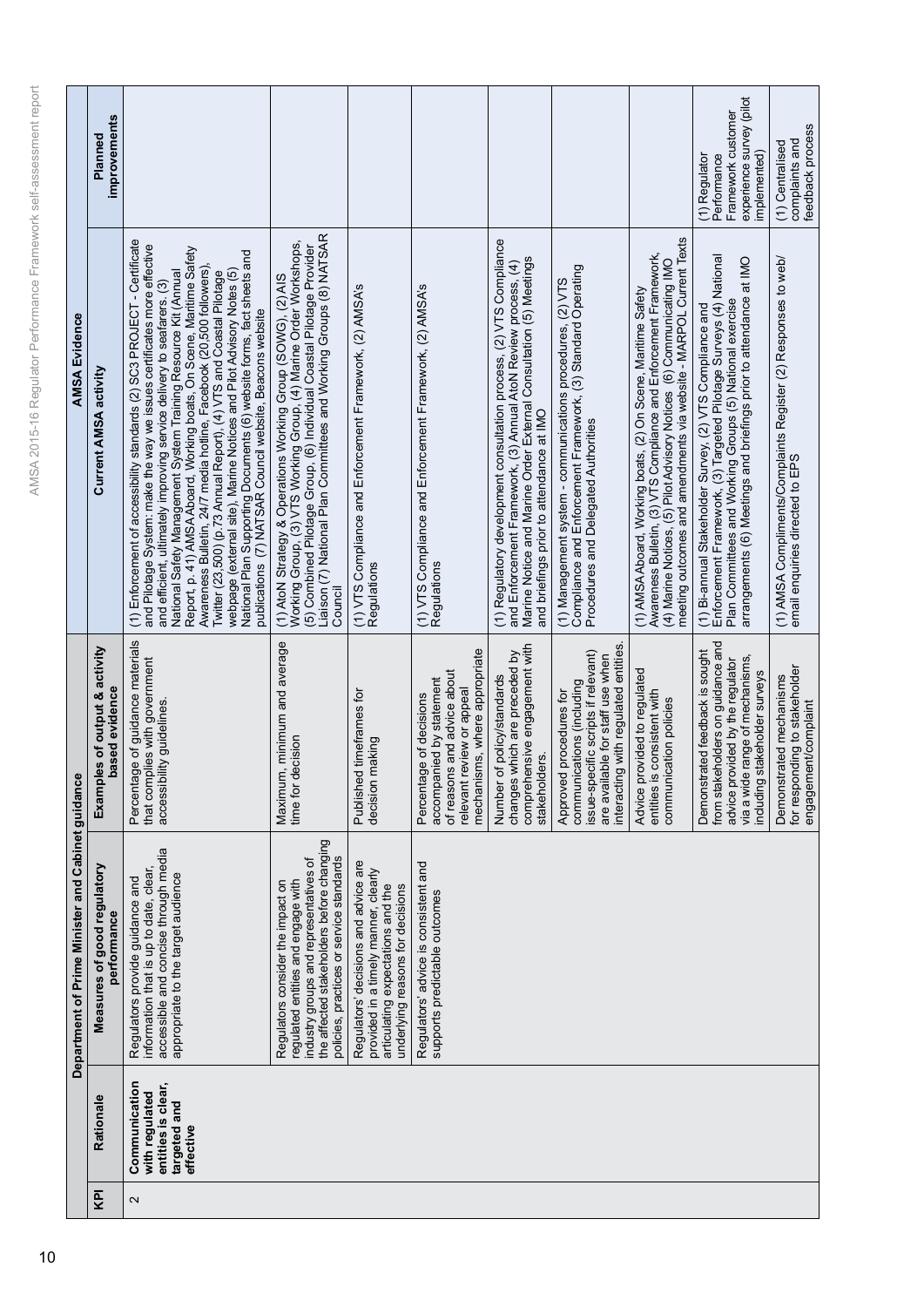AMSA 2015-16 Regulator Performance Framework self-assessment report AMSA 2015-16 Regulator Performance Framework self-assessment report

|    |                                                                | Department of Prime Minister and Cabinet guidance                                                                                                                                                                                                                                              |                                                                                                                                                                   | <b>AMSA Evidence</b>                                                                                                                                                                                                                                                                                                                                                                                                   |                                                                                                                             |
|----|----------------------------------------------------------------|------------------------------------------------------------------------------------------------------------------------------------------------------------------------------------------------------------------------------------------------------------------------------------------------|-------------------------------------------------------------------------------------------------------------------------------------------------------------------|------------------------------------------------------------------------------------------------------------------------------------------------------------------------------------------------------------------------------------------------------------------------------------------------------------------------------------------------------------------------------------------------------------------------|-----------------------------------------------------------------------------------------------------------------------------|
| ΚP | Rationale                                                      | Measures of good regulatory<br>performance                                                                                                                                                                                                                                                     | ples of output & activity<br>based evidence<br>Exam                                                                                                               | Current AMSA activity                                                                                                                                                                                                                                                                                                                                                                                                  | improvements<br>Planned                                                                                                     |
| ω  | proportionate to<br>undertaken by<br>regulators are<br>Actions | obligations, engagement and regulatory<br>proportionate approach to compliance<br>Regulators apply a risk-based,<br>enforcement actions                                                                                                                                                        | Risk management policies and<br>regulator staff and the public<br>procedures are available to                                                                     | Comcover Risk Management Awards, (4) Compliance and Enforcement<br>(1) Risk Management Framework (2) Management System (3)<br>Policy and Protocols                                                                                                                                                                                                                                                                     |                                                                                                                             |
|    | the regulatory risk<br>being managed                           | diminishing regulatory certainty or impact<br>actions are amended to reflect changing<br>regulatory risk is regularly reassessed<br>Strategies, activities and enforcement<br>evolving regulatory threats, without<br>Regulators' preferred approach to<br>priorities that result from new and | strategies, consistent with agreed<br>Compliance and enforcement<br>risk management policies are<br>published                                                     | (1) AMSA external website (2) Annual Report performance information,<br>(3) Compliance and Enforcement Policy, (4) VTS Compliance and<br>Enforcement Framework                                                                                                                                                                                                                                                         |                                                                                                                             |
|    |                                                                | data on compliance, including evidence of<br>relevant external verification is considered<br>appropriate. All available and relevant<br>Regulators recognise the compliance<br>record of regulated entities, including<br>using earned autonomy where this is                                  | place to review risk approaches<br>Documented approaches in<br>regularly.                                                                                         | registration, risk profiling and recording of inspection, safety compliance<br>Vlanagement Systems (7) IOPC Funds Australian Contributor Audits*<br>WHS policies and procedures, (6) Coastal Pilotage Provider Safety<br>(1) Risk Management Framework (2) Integrated planning process<br>and incident records, (4) Annual internal AtoN Review, (5) AtoN<br>(3) SC1 PROJECT - Implement a replacement system for ship |                                                                                                                             |
|    |                                                                |                                                                                                                                                                                                                                                                                                | Statements of expectations and<br>intent are published                                                                                                            | (1) AMSA website, (2) Marine Notices, (3) Pilot Advisory Notes                                                                                                                                                                                                                                                                                                                                                         |                                                                                                                             |
|    |                                                                |                                                                                                                                                                                                                                                                                                | processes are in place for staff use<br>quality assurance<br>Agreed                                                                                               | (1) Management system                                                                                                                                                                                                                                                                                                                                                                                                  |                                                                                                                             |
|    |                                                                |                                                                                                                                                                                                                                                                                                | management policies, processes<br>Relevant staff trained in risk<br>and procedures                                                                                | (1) Management system (2) Risk management framework (3)<br>Inductions (4) e-learning                                                                                                                                                                                                                                                                                                                                   |                                                                                                                             |
|    |                                                                |                                                                                                                                                                                                                                                                                                | compliance records of regulated<br>determining regulatory actions<br>strategy which allows for the<br>entities to be considered in<br>Documented enforcement      | (1) Shipsys, (2) Compliance and Enforcement Policy and Protocols                                                                                                                                                                                                                                                                                                                                                       |                                                                                                                             |
|    |                                                                |                                                                                                                                                                                                                                                                                                | ent with regulators' powers<br>graduated compliance actions<br>strategy includes options for<br>Documented enforcement<br>consiste                                | (1) Compliance and Enforcement Policy and Protocols                                                                                                                                                                                                                                                                                                                                                                    |                                                                                                                             |
|    |                                                                |                                                                                                                                                                                                                                                                                                | regulated entities to inform them<br>Demonstrated engagement with<br>of the regulators' expectations                                                              | (1) AMSA Advisory Committee (2) Regulatory development consultation<br>process (3) Consultative bodies (Annual Report, p.71, separate tab)<br>(4) Bi-annual conference, (4) VTS and Pilotage Provider SMS audit<br>outcomes, (5) Pilotage Exam Feedback, (6) Marine Notices                                                                                                                                            |                                                                                                                             |
|    |                                                                |                                                                                                                                                                                                                                                                                                | stakeholders to provide feedback<br>incorporate/consider this when<br>and processes or policies to<br>approaches to risk<br>Demonstrated avenues for<br>tailoring | Consultative bodies (Annual Report, p.71, separate tab) (9) National Plan<br>AMSA connect general inquiries (5) AMSA Connect telephony survey<br>(6) Bi-annual stakeholder survey, (7) Marine Order consultation, (8)<br>transaction survey (3) Event and workshop evaluation forms (4)<br>(1) Management System complaints register (2) AMSA connect<br>Committees and Working Groups                                 | Regulator Performance<br>Framework customer<br>feedback process (2)<br>experience survey<br>(1) Centralised<br>Complaints & |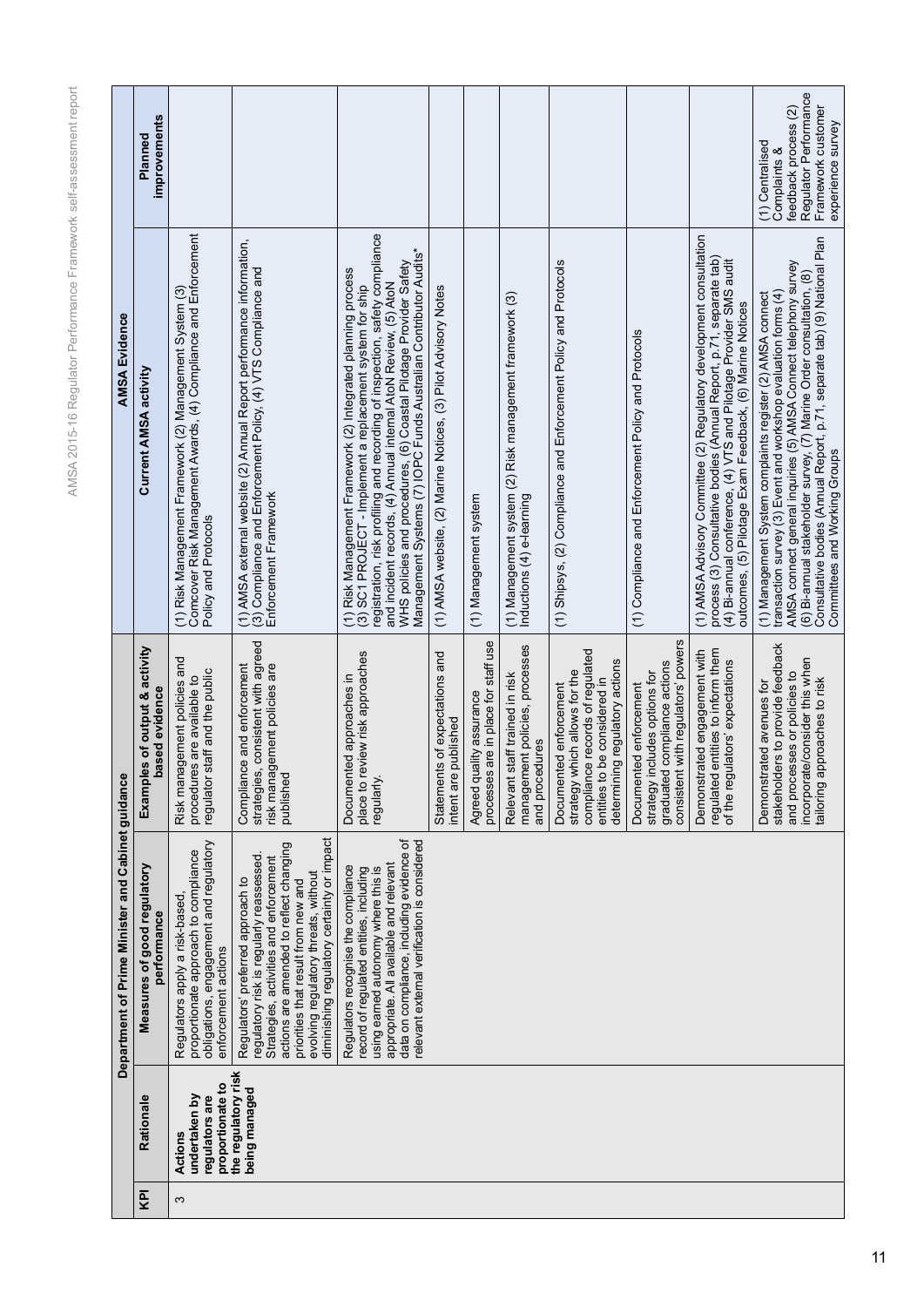|                                                   | improvements<br>Planned                         |                                                                                                                                                                     |                                                                                                                                                                                                                        |                                                                                                                                                                                |                                                                                                                                                        |                                                                                                                                                         | state marine and port<br>authorities based on<br>IMO Member state<br>audit requirements.<br>(1) AtoN audits of |                                                                                         |                                                                                            |                                                                                                                                          |
|---------------------------------------------------|-------------------------------------------------|---------------------------------------------------------------------------------------------------------------------------------------------------------------------|------------------------------------------------------------------------------------------------------------------------------------------------------------------------------------------------------------------------|--------------------------------------------------------------------------------------------------------------------------------------------------------------------------------|--------------------------------------------------------------------------------------------------------------------------------------------------------|---------------------------------------------------------------------------------------------------------------------------------------------------------|----------------------------------------------------------------------------------------------------------------|-----------------------------------------------------------------------------------------|--------------------------------------------------------------------------------------------|------------------------------------------------------------------------------------------------------------------------------------------|
| <b>AMSA Evidence</b>                              | Current AMSA activity                           | (1) Sugar CRM (2) Shipsys (3) Navis (4) NEMO                                                                                                                        | (1) Deregulation Steering Committee, (2) Targeted External<br>Stakeholder Consultation including Surveys                                                                                                               |                                                                                                                                                                                |                                                                                                                                                        | (1) Sugar CRM (2) Shipsys (3) Navis, (4) Craft Tracking System, (5)<br>Mariweb, (6) TRIM (7) NEMO (8) National Plan lessons management<br>for exercises | (1) Ad-hoc surveys and biannual IALA questionnaires are used as<br>primary monitoring mechanisms               | (1) Consultative bodies (Annual Report, p.71, separate tab)                             |                                                                                            |                                                                                                                                          |
|                                                   | Examples of output & activity<br>based evidence | of repeat information<br>requests made to regulated<br>entities annually<br>Number                                                                                  | visits co-ordinated with similar<br>Percentage of inspection<br>regulators                                                                                                                                             | Percentage of information shared<br>and received among regulators                                                                                                              | from other sources, with<br>required from regulated<br>Proportion of information<br>obtained<br>input not<br>entities                                  | Evidence of collected information<br>being acted upon, stored and<br>re-used                                                                            | of inspection and monitoring<br>Demonstrated transparency<br>arrangements                                      | stakeholder views on inspection<br>Feedback mechanisms to seek<br>and monitoring regime | strategies that allow for a range<br>Monitoring and enforcement<br>of regulatory responses | review and assessment<br>compliance strategies, including<br>of agreed monitoring and<br>use of earned autonomy<br>approaches<br>Regular |
| Department of Prime Minister and Cabinet guidance | Measures of good regulatory<br>performance      | tailored and only made when necessary<br>Regulators' information requests are<br>to secure regulatory objectives, and<br>only then in a way that minimises<br>mpact | collection is minimised and coordinated<br>possible, information is only requested<br>with similar processes including those<br>Regulators' frequency of information<br>of other regulators so that, as far as<br>once | Regulators utilise existing information<br>to limit the reliance on requests from<br>information among other regulators,<br>regulated entities and share the<br>where possible | circumstance and operational needs of<br>where possible, take into account the<br>inspection approaches on risk and,<br>Regulators base monitoring and | the regulated entity                                                                                                                                    |                                                                                                                |                                                                                         |                                                                                            |                                                                                                                                          |
|                                                   | Rationale                                       | streamlined and<br>approaches are<br>and monitoring<br>coordinated<br>Compliance                                                                                    |                                                                                                                                                                                                                        |                                                                                                                                                                                |                                                                                                                                                        |                                                                                                                                                         |                                                                                                                |                                                                                         |                                                                                            |                                                                                                                                          |
|                                                   | ΚPΙ                                             | 4                                                                                                                                                                   |                                                                                                                                                                                                                        |                                                                                                                                                                                |                                                                                                                                                        |                                                                                                                                                         |                                                                                                                |                                                                                         |                                                                                            |                                                                                                                                          |
|                                                   |                                                 |                                                                                                                                                                     |                                                                                                                                                                                                                        |                                                                                                                                                                                |                                                                                                                                                        |                                                                                                                                                         |                                                                                                                |                                                                                         |                                                                                            |                                                                                                                                          |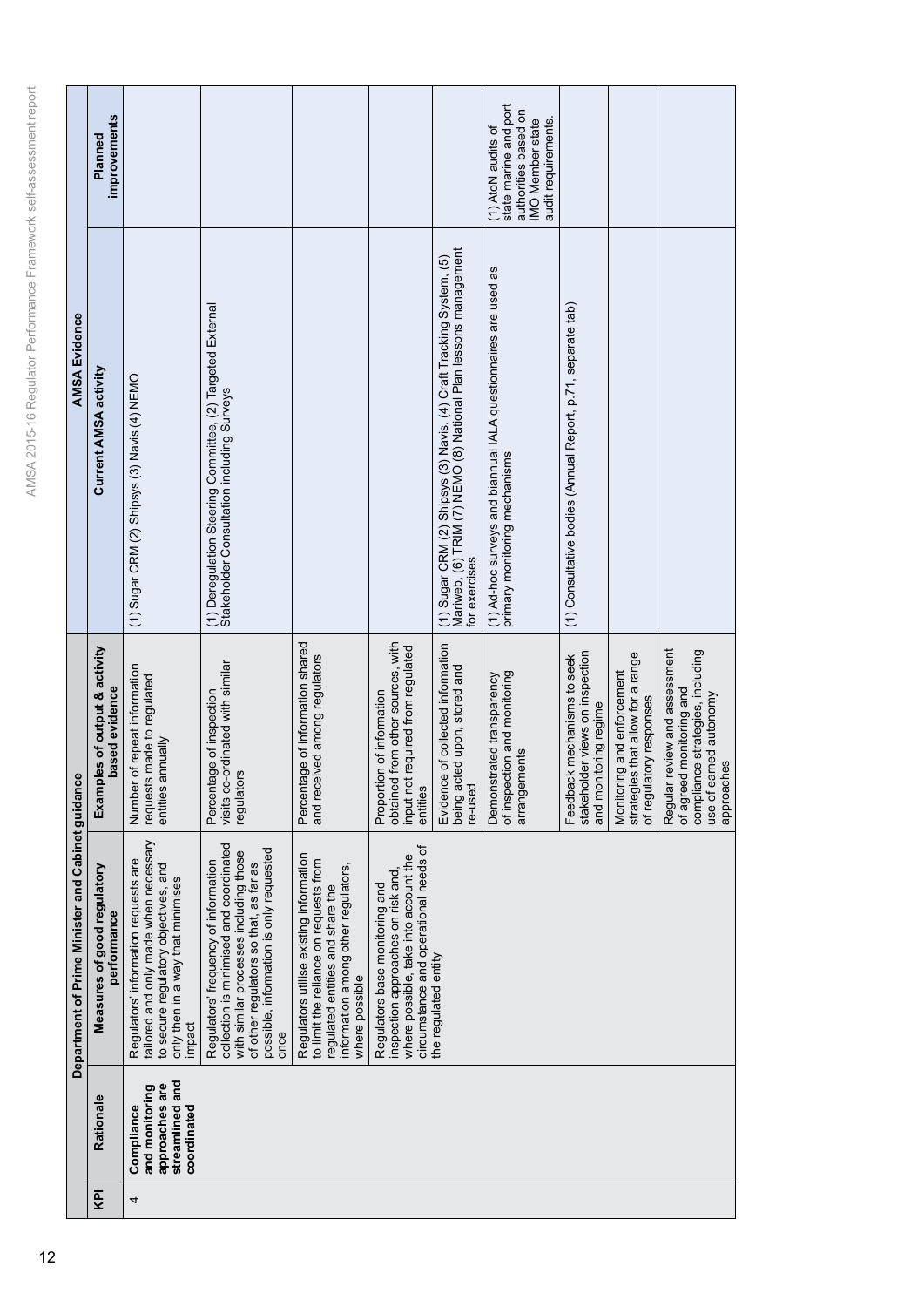| ۱                             |
|-------------------------------|
| $\overline{\phantom{a}}$<br>j |
|                               |
| $\epsilon$                    |
| $\epsilon$                    |
| ١                             |
|                               |
| ě                             |
| ļ                             |
| $\overline{\phantom{a}}$<br>) |
| Ś                             |
| Ś                             |
| Ć<br>J                        |
|                               |
|                               |
| うりり<br>ă                      |
| J<br>U                        |
| ŭ<br>C                        |
|                               |
| ā<br>j                        |
| I                             |
| ≝                             |
| $\overline{\mathbb{O}}$       |
| ū<br>j                        |
|                               |
| ï                             |
| ī                             |
|                               |
| ¢<br>$\lambda$                |
| ì,<br>é<br>ś                  |
|                               |
| Ć<br>¢                        |
| -<br>Ş                        |
|                               |
| ż<br>$\overline{\phantom{a}}$ |
| š                             |
| I                             |
|                               |
| j<br>Ó                        |
|                               |
| $\overline{\phantom{a}}$<br>Ć |
| Š                             |
| l                             |
| 5                             |
| Į                             |
| i                             |
| Ì                             |
| I<br>j                        |
| 4                             |
|                               |
| I<br>١                        |
| ١<br>I                        |
|                               |
| ş                             |
| Ć                             |
| G<br>ă                        |
| ã<br>5<br>I                   |
| i.                            |
| ī<br>ì                        |
|                               |
| ļ<br>5<br>j                   |
| j<br>đ                        |
| ë                             |
| I                             |
|                               |
| ij<br>I<br>١                  |
|                               |
| Ï                             |
|                               |
| ι<br>J<br>j                   |
| ₹                             |
| Ć<br>j                        |
|                               |
| d                             |
|                               |
| d                             |
|                               |
| J<br>¢                        |
| ÷                             |
| d                             |
| ⊲                             |
|                               |
|                               |

|   |                                                     | Department of Prime Minister and Cabinet guidance                                                                                                                                |                                                                                                                                                              | <b>AMSA Evidence</b>                                                                                                                                                                                                                                                      |                                                         |
|---|-----------------------------------------------------|----------------------------------------------------------------------------------------------------------------------------------------------------------------------------------|--------------------------------------------------------------------------------------------------------------------------------------------------------------|---------------------------------------------------------------------------------------------------------------------------------------------------------------------------------------------------------------------------------------------------------------------------|---------------------------------------------------------|
| ē | Rationale                                           | Measures of good regulatory<br>performance                                                                                                                                       | ples of output & activity<br>based evidence<br>Examp                                                                                                         | Current AMSA activity                                                                                                                                                                                                                                                     | <b>improvements</b><br>Planned                          |
| 5 | transparent in<br>are open and<br><b>Regulators</b> | Requiators' risk-based frameworks are<br>clear, understandable and accessible<br>publicly available in a format which is                                                         | Enforcement strategy and risk<br>approach are published                                                                                                      | (1) Corporate Plan (2) Annual Report, (3) Compliance and Enforcement<br>Policy and Protocols, (4) National Plan Risk Assessment Reports                                                                                                                                   | include risk framework<br>(1) External website to       |
|   | with regulated<br>their dealings<br>entities        | regulatory framework, and approaches<br>Regulators are open and responsive<br>to requests from regulated entities<br>regarding the operation of the<br>implemented by regulators | Performance measurement<br>results are published                                                                                                             | Contact Centre Improvement Program: establish a consolidated AMSA<br>contact centre to improve the overall customer/stakeholder experience<br>(1) Annual Report (2) Media releases (3) SC5 PROGRAM - AMSA<br>and to deliver efficiencies (4) National Plan Year-in-Review | performance evidence<br>made available<br>(1) Quarterly |
|   |                                                     | results are published in a timely manner<br>Regulators' performance measurement<br>to ensure accountability to the public.                                                       | Percentage of regulated entities<br>information with the reasons for<br>these requests communicated<br>that receive requests for<br>clearly and consistently |                                                                                                                                                                                                                                                                           |                                                         |
|   |                                                     |                                                                                                                                                                                  | information publicly available<br>Percentage of performance                                                                                                  | (1) Annual Report, (2) External Website, (3) Distribution of Pilotage<br>Statistics (4) Marine Environment Current Issues briefing (external<br>version) available to Port State Marine Pollution Committees (5)<br>National Plan Year-in-Review                          |                                                         |
|   |                                                     |                                                                                                                                                                                  | Number of responses to requests<br>from regulated entities provided<br>within specified timeframes                                                           |                                                                                                                                                                                                                                                                           | feedback process<br>complaints and<br>(1) Centralised   |
|   |                                                     |                                                                                                                                                                                  | to support and inform continuous<br>feedback mechanisms in place<br>Advice and guidance is widely<br>available to stakeholders, with<br>improvement          | (1) AMSA external website, (2) Consultative bodies (see Annual Report)                                                                                                                                                                                                    | feedback process<br>complaints and<br>(1) Centralised   |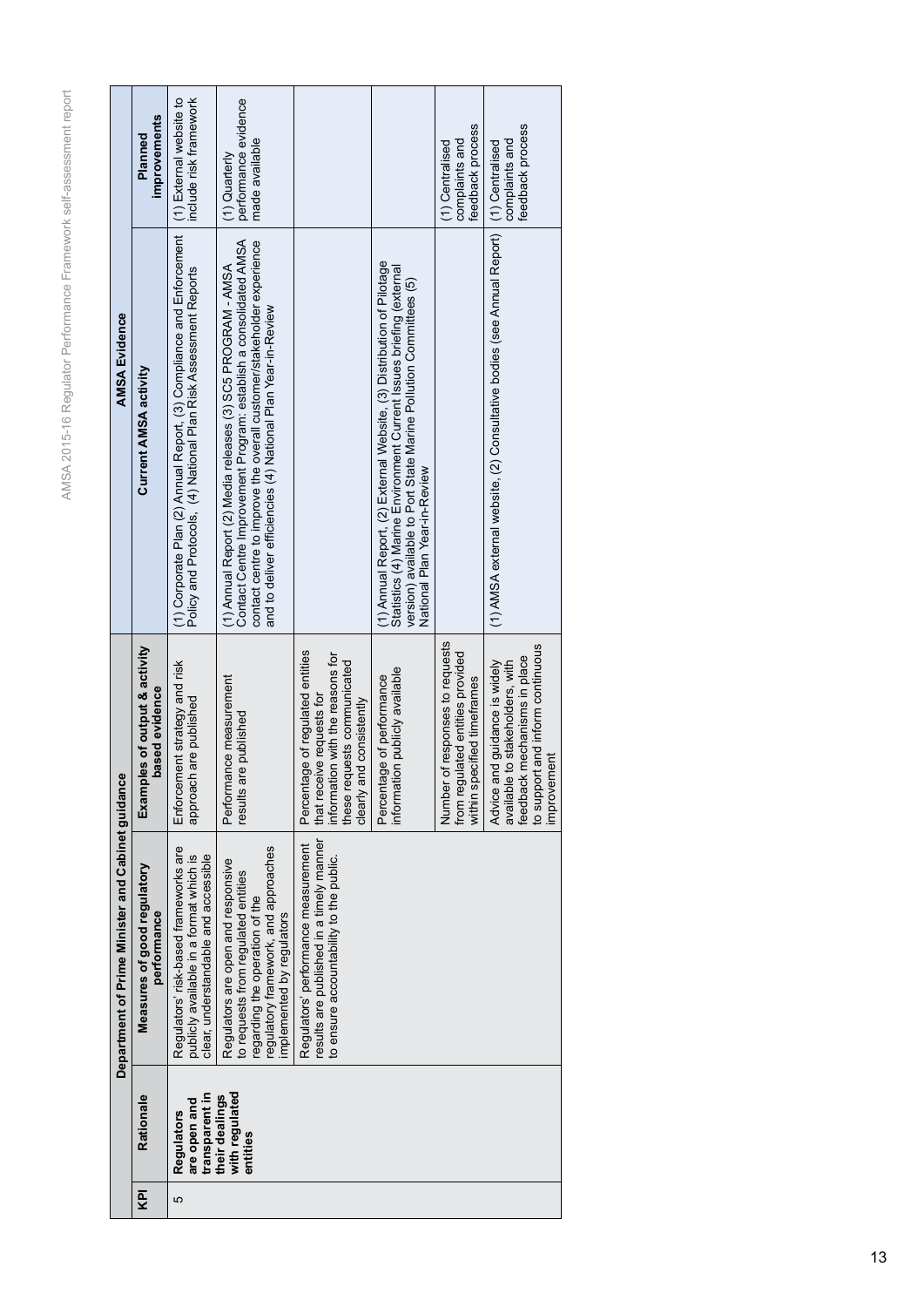|                                                   | improvements<br>Planned                         | (1) Integrated planning<br>process - engagement<br>of key stakeholder<br>groups                                                                                                          | feedback process<br>complaints and<br>(1) Centralised                                                                                                                                                                                                                           |                                                                                                                                                             |                                                                                                                                                                                                         |                                                                                                                                | (1) Quarterly Reporting                                                                                                                         |
|---------------------------------------------------|-------------------------------------------------|------------------------------------------------------------------------------------------------------------------------------------------------------------------------------------------|---------------------------------------------------------------------------------------------------------------------------------------------------------------------------------------------------------------------------------------------------------------------------------|-------------------------------------------------------------------------------------------------------------------------------------------------------------|---------------------------------------------------------------------------------------------------------------------------------------------------------------------------------------------------------|--------------------------------------------------------------------------------------------------------------------------------|-------------------------------------------------------------------------------------------------------------------------------------------------|
| <b>AMSA Evidence</b>                              | <b>Current AMSA activity</b>                    | (1) AMSA Advisory Committee (2) Regulatory development consultation<br>process (3) Consultative bodies (see Annual Report) (4) Bi-annual<br>conference, (5) Management System            | Consultative bodies (see Annual Report), (3) AMSA external website<br>(1) SC5 PROGRAM - AMSA Contact Centre Improvement Program:<br>establish a consolidated AMSA contact centre to improve the overall<br>customer/stakeholder experience and to deliver efficiencies, (2)     | (1) AMSA Advisory Committee (2) Regulatory development consultation<br>process (3) Consultative bodies (see Annual Report p.71) (4) Bi-annual<br>conference | (1) AMSA Advisory Committee (2) Regulatory development consultation<br>process (3) Consultative bodies (see Annual Report p.71) (4) Bi-annual<br>conference                                             | (1) Management System                                                                                                          | (1) Annual Report                                                                                                                               |
|                                                   | Examples of output & activity<br>based evidence | place to allow active and regular<br>Documented procedures are in<br>engagement with stakeholders                                                                                        | available and made known to all<br>Feedback mechanisms are<br>stakeholders                                                                                                                                                                                                      |                                                                                                                                                             | Number of stakeholder events<br>held to facilitate participation<br>or amendment of regulatory<br>in the development and/<br>frameworks                                                                 | information between the regulator<br>in place to facilitate the flow of<br>Documented procedures are<br>and policy departments | entities, and/or advice provided<br>data, feedback from regulated<br>by the regulator to the policy<br>Percentage of performance<br>departments |
| Department of Prime Minister and Cabinet guidance | Measures of good regulatory<br>performance      | improve the efficiency and effectiveness<br>and collaborative relationships with<br>stakeholders to promote trust and<br>Regulators establish cooperative<br>of the regulatory framework | monitoring and compliance approaches<br>the overarching regulatory framework,<br>the development of options to reduce<br>compliance costs. This could include<br>industry self-regulation, changes to<br>Regulators engage stakeholders in<br>or other strategies to streamline |                                                                                                                                                             | information (including from inspections)<br>with policy departments to improve the<br>operation of the regulatory framework<br>Regulators regularly share feedback<br>from stakeholders and performance | and administrative processes                                                                                                   |                                                                                                                                                 |
|                                                   | Rationale                                       | the continuous<br>improvement<br>contribute to<br><b>Regulators</b><br>actively                                                                                                          | of regulatory<br>frameworks                                                                                                                                                                                                                                                     |                                                                                                                                                             |                                                                                                                                                                                                         |                                                                                                                                |                                                                                                                                                 |
|                                                   | Κpι                                             | ဖ                                                                                                                                                                                        |                                                                                                                                                                                                                                                                                 |                                                                                                                                                             |                                                                                                                                                                                                         |                                                                                                                                |                                                                                                                                                 |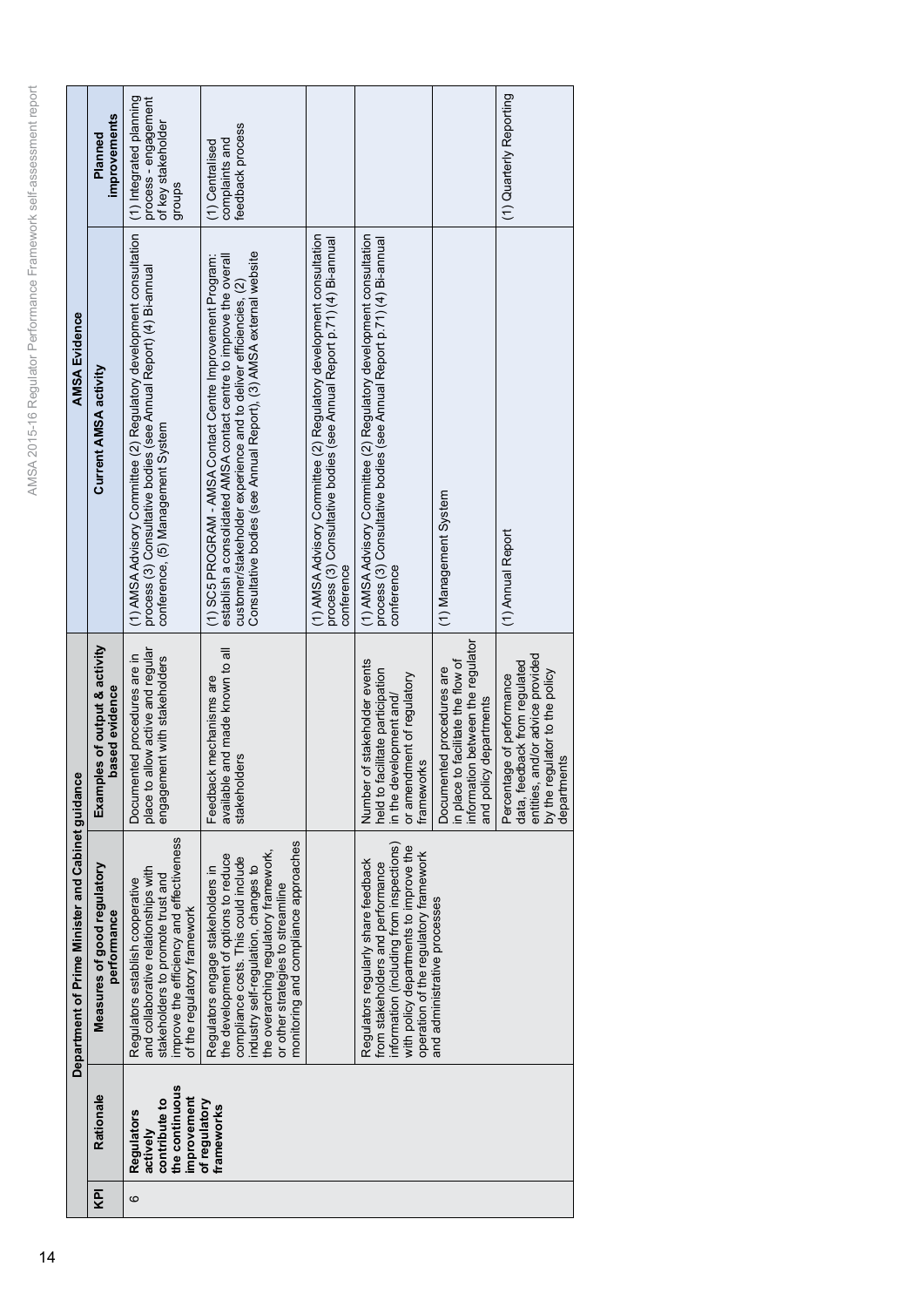**DESCRIPTION:** this table list the consultative bodies that AMSA runs, or external consultative bodies that AMSA participates in.

Involvement in consultative bodies contributes to the following Regulator Performance Framework key performance indicators (KPI): **KPI 2** Communication with regulated entities is clear, targeted and effective; **KPI 5** Regulators are open and transparent in their dealings with regulated entities; **KPI 6** Regulators actively contribute to the continuous improvement of regulatory frameworks.

#### **AMSA-run consultative bodies**

Aids to Navigation Strategy and Operations Working Group AMSA Advisory Committee AMSA Livestock Advisory Committee Australian Automatic Identification System Working Group Australian Government National Plan Committee Australian Seafarers' Welfare Council Australian Search and Rescue Consultative Forum Bulk Cargoes Advisory Group Coastal Pilotage Training Working Group Combined Pilotage Group Domestic Vessel Industry Advisory Committee Fishing Industry Advisory Committee Human Elements, Training and Watchkeeping Stakeholders Workshop Marine Pollution Preparedness and Response Technical Group Marine Pollution Prevention Technical Group Marine Pollution Recovery Technical Group Maritime Agencies Forum Navigational Services Advisory Committee National Plan Strategic Coordination Committee National Plan Strategic Industry Advisory Forum National Search and Rescue Council National Standard for Commercial Vessels (NSCV) Part F2 – Leisure craft & NSCV Part G – General Safety requirements North-East Shipping Management Group North-East Water Space Management Working Group Vessel Traffic Services Working Group

#### **External consultative bodies**

Australia New Zealand Safe Boating Education Group Australian International Telecommunications Union Working Group Australian Recreational Boating Safety Committee Australian Shipbuilders' Association Technical Committee Australian Strategic Air Traffic Management Group Bass Strait Livestock Shipping Committee Civil Aviation Safety Authority Standards Consultative Committee Livestock Export Standards Advisory Group National Positioning Infrastructure-Advisory Board National Volunteer Marine Search and Rescue Committee North East Water Space Management Working Group Ports Australia Environmental and Sustainability Working Group Ports Australia Operations Working Group Positioning, Navigation and Timing Working Group REEFVTS Management Group Standards Australia technical committees (various) State/territory search and rescue committees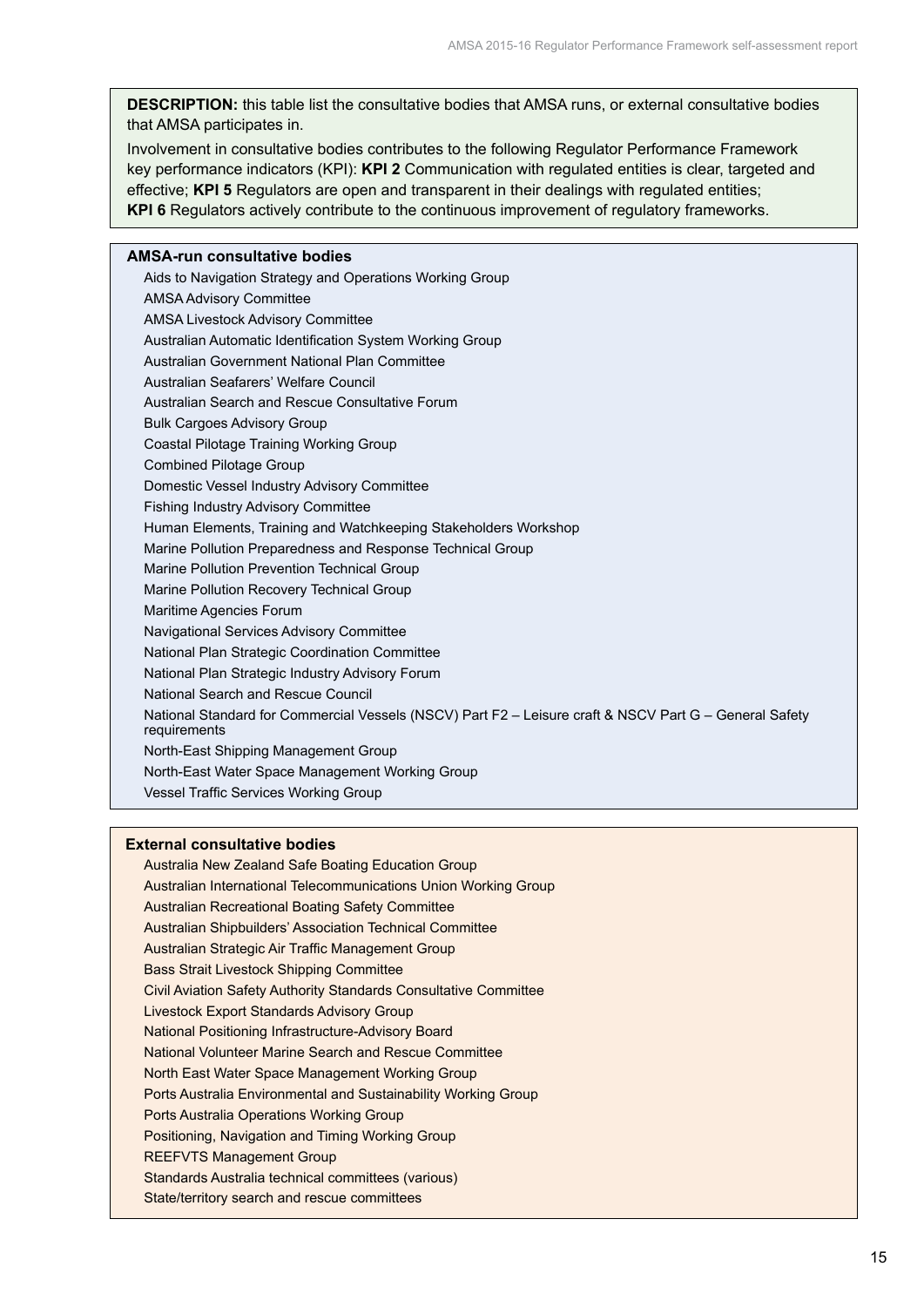#### 5.2 AMSA 2015-16 RPF self-assessment detailed responses

#### Q1: AMSA helps vessel owners and seafarers safely operate or work on a vessel without getting in the way

#### Answered: 7 Skipped: 0



| strongly<br>disagree | disagree | somewhat<br>disagree | somewhat<br>agree | agree  | strongly<br>agree | n/a      | total | weighted<br>average |
|----------------------|----------|----------------------|-------------------|--------|-------------------|----------|-------|---------------------|
| $0.00\%$             | $0.00\%$ | $0.00\%$             | 85.71%            | 14.29% | $0.00\%$          | $0.00\%$ |       | 4.14                |

- "I think our intentions are on target, however, there are some process issues around Equivalent Means of Compliance (EMOC) and exemptions that we have to streamline. From my experience as a stakeholder in the Standards of Training, Certification and Watch keeping (STCW) world I think AMSA does a very good job at regulating and service is in the main very flexible"
- "As a general rule we do try to do this, however there are also times we revert to risk-adverse thinking or worrying about 'setting a precedence'. We seek a cultural change in industry and perhaps have some internal cultural work to do also"
- "Agree with this for the big ship end of town. For domestic vessels we have attempted to facilitate this with grandfathering and exemptions. Difficult to achieve a balance between risk, regulation and cost and measurement of effectiveness. Effective engagement with industry is important, we have a number of mechanisms to achieve this e.g. Fishing Industry Advisory Committee (FIAC), Domestic Vessel Industry Advisory Committee (DVIAC), Navigation Safety Advisory Group (NSAG), Bulk Cargoes Advisory Group (BCAG) etc"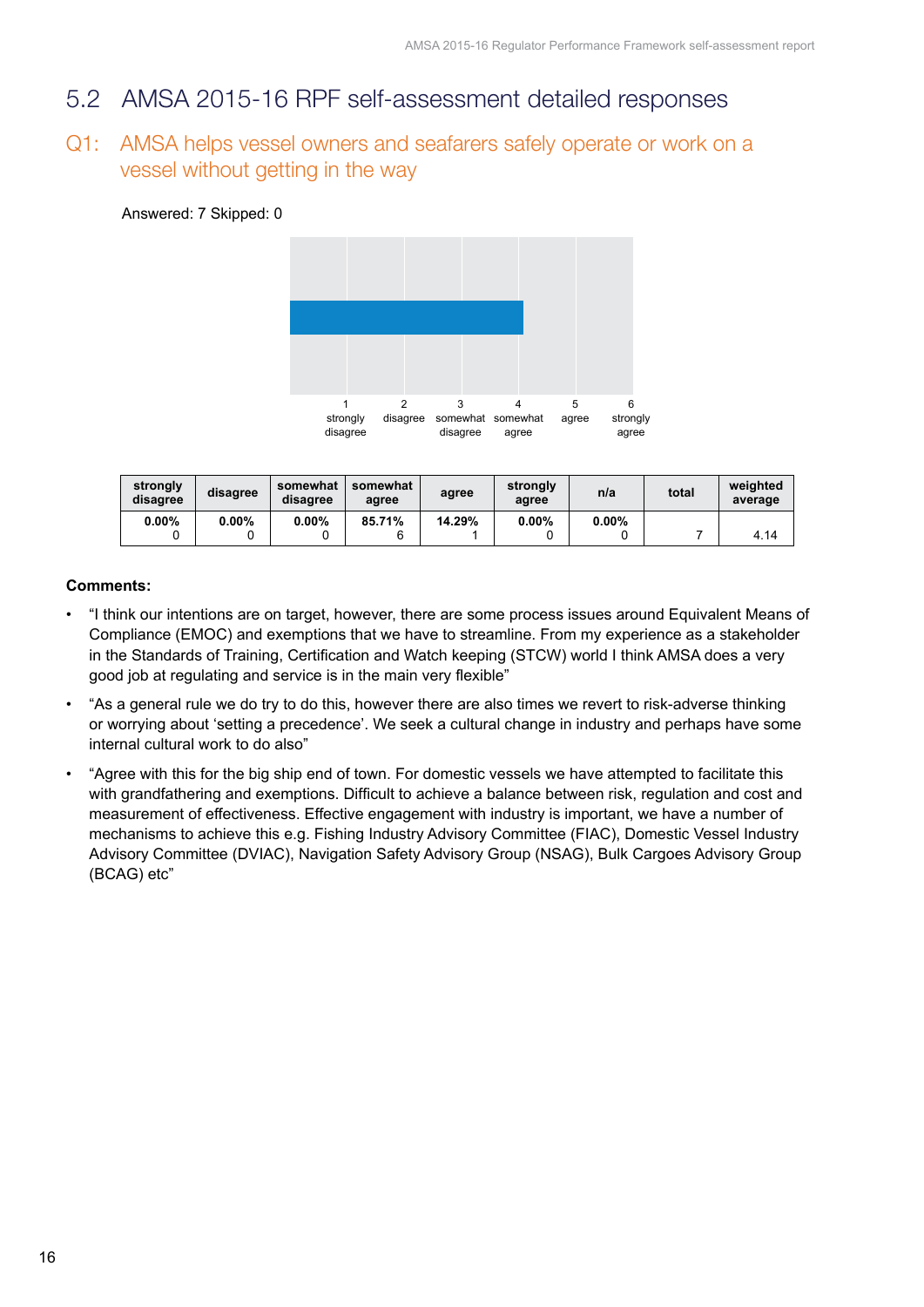#### Q2: Our communications with those we regulate are clear and useful

#### 1 strongly disagree 2 disagree 3 somewhat somewhat disagree 4 agree 5 agree 6 strongly agree

| strongly<br>disagree | disagree | somewhat<br>disagree | somewhat<br>agree | agree  | strongly<br>agree | n/a      | total | weighted<br>average |
|----------------------|----------|----------------------|-------------------|--------|-------------------|----------|-------|---------------------|
| $0.00\%$             | $0.00\%$ | 0.00%                | 66.67%<br>4       | 33.33% | $0.00\%$          | $0.00\%$ |       | 4.33                |

#### **Comments:**

- "There is a very wide variety of stakeholders in the domestic vessel (DV) realm and finding a consistent form of messaging that is at the 'right level' is problematic. Concepts are often difficult to break down sufficiently for some stakeholders"
- "Particularly for the SOLAS size"

Answered: 6 Skipped: 1

- "I certainly think we are better than most at TRYING to communicate widely and clearly however in trying to do this widely we use various options and various people which at times ends up delivering conflicting messages"
- "We have numerous consultative mechanisms, from formal advisory groups, broadcast external consultation for Marine Orders, 'pushed' information such as bulletins, newsletters and Marine Notices. We also have dedicated 'liaison officers' in the regions. Whilst the legislation and regulations can be complex our guidance material aims to simplify and assist the end user, sometimes this can be a challenge. There is an opportunity into the future to refine the target audience as well as determine the effectiveness of our communications"

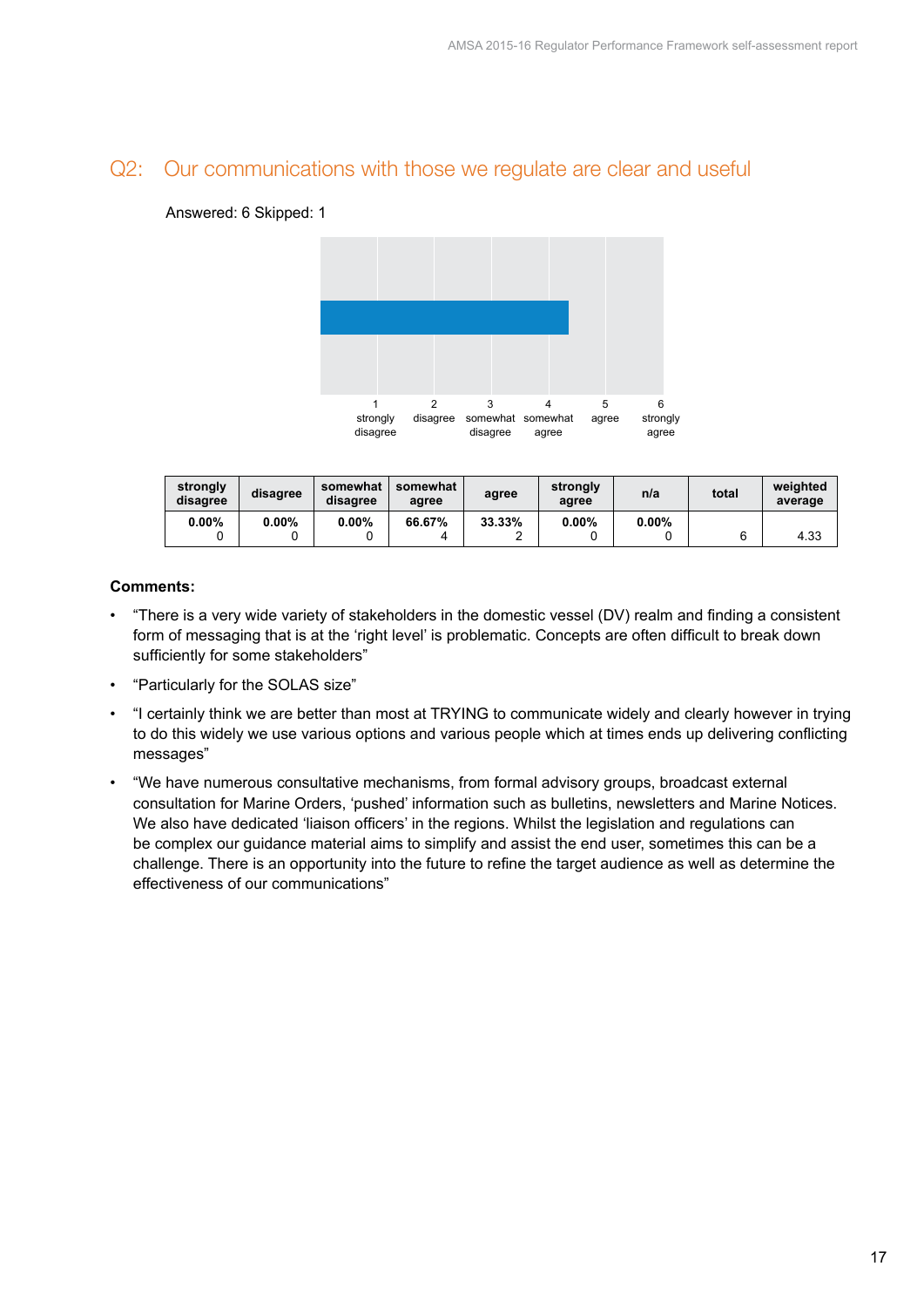#### Q3: Given the risks involved in the industries AMSA regulates, the level of regulation is about right

#### Answered: 7 Skipped: 0



| strongly<br>disagree | disagree | somewhat<br>disagree | somewhat<br>agree | agree  | strongly<br>agree | n/a      | total | weighted<br>average |
|----------------------|----------|----------------------|-------------------|--------|-------------------|----------|-------|---------------------|
| $0.00\%$             | $0.00\%$ | 14.29%               | 28.57%            | 57.14% | $0.00\%$          | $0.00\%$ |       | 4.43                |

- "Unfortunately some quarters of the Domestic Commercial Vessel (DCV) industry do not value safety, and the industry is many years behind the type and level of regulation which have long been in place in shore based industries"
- "Particularly for SOLAS size"
- "This is still a work in progress and as we are dealing with somewhat of an unknown issue, I am not sure at all we have it about right"
- "There is opportunity under the Government's deregulation agenda to look at how we approach the regulation of non-convention vessels. The risk-based approach into the future is the contemporary way to move forward. Level of regulation is commensurate with implementation and compliance"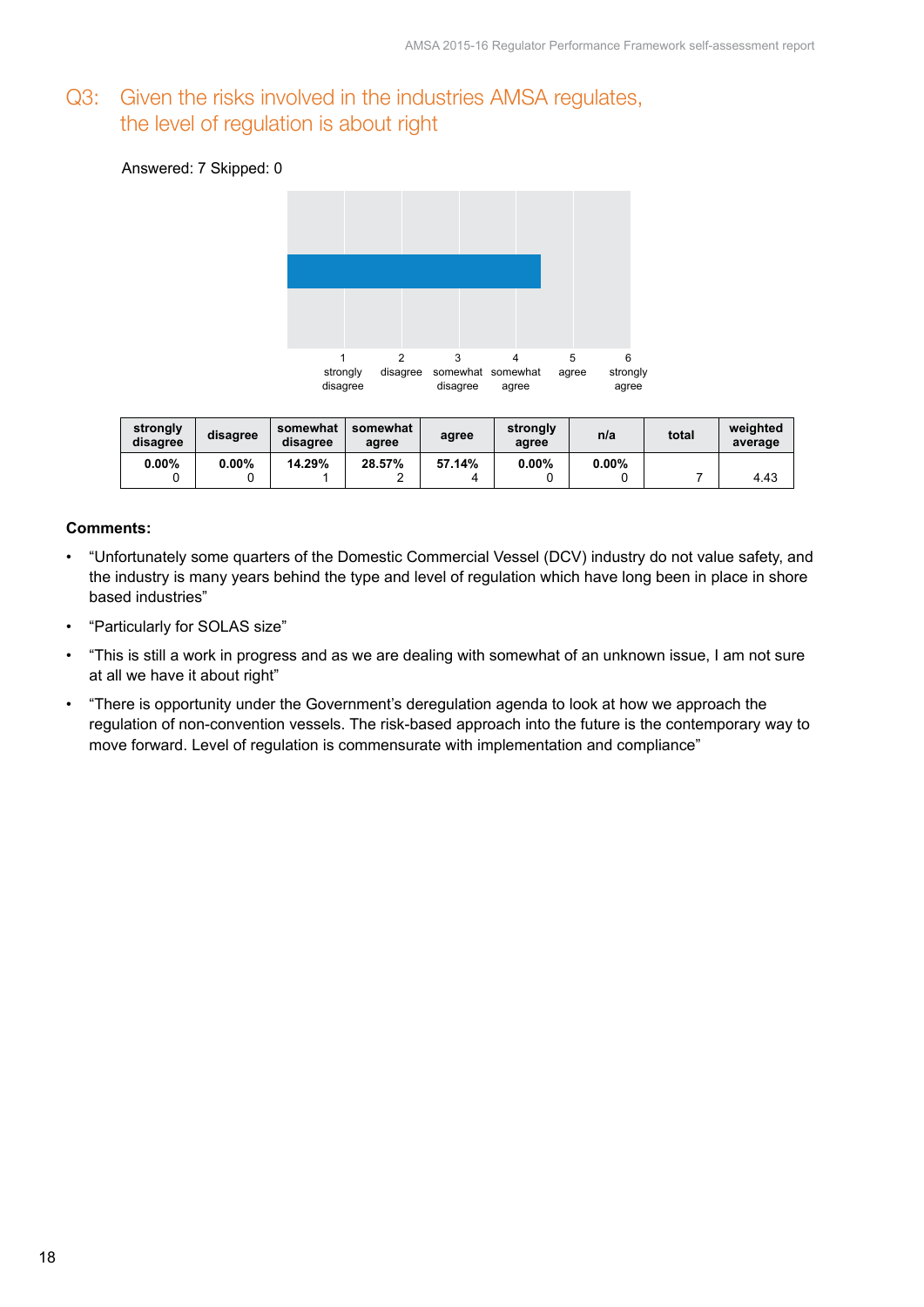#### Q4: AMSA's compliance and monitoring arrangements are well organised and efficient

#### Answered: 7 Skipped: 0



| strongly<br>disagree | disagree | somewhat<br>disagree | somewhat<br>agree | agree  | strongly<br>agree | n/a      | total | weighted<br>average |
|----------------------|----------|----------------------|-------------------|--------|-------------------|----------|-------|---------------------|
| $0.00\%$             | 0.00%    | 14.29%               | 28.57%            | 85.71% | $0.00\%$          | $0.00\%$ |       | 3.86                |

- "We are yet to effectively take responsibility for this function (commercial domestic vessels). It is largely an unknown. Accessing vessels in operations is much more problematic than international shipping"
- "More harmonization of AMSA resources of all ship types required in the future"
- "I think it not too bad in the current state but am not convinced we have the parameters right for post-July 2017 (*when AMSA assumes full responsibility a national regulator of the domestic commercial fleet*). We have made some efficiency changes which are positive but clearly have some way to go yet"
- "Published compliance and enforcement guidelines/protocols. Risked based approach to compliance monitoring. Challenge with a coordinated approach for domestic vessels into the future"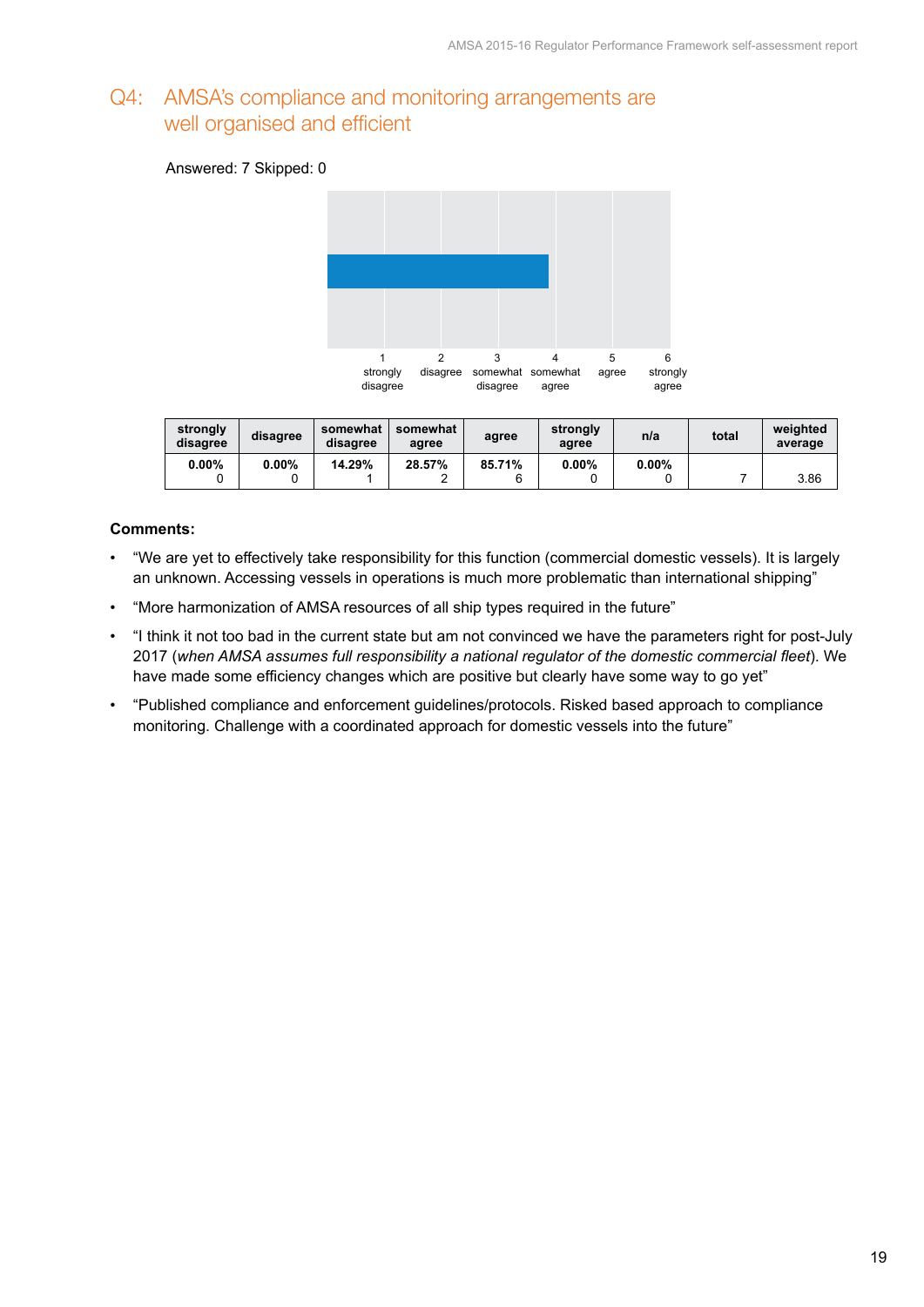#### Q5: AMSA explains its regulatory decisions well

#### Answered: 7 Skipped: 0



| strongly<br>disagree | disagree | somewhat<br>disagree | somewhat<br>agree | agree  | strongly<br>agree | n/a      | total | weighted<br>average |
|----------------------|----------|----------------------|-------------------|--------|-------------------|----------|-------|---------------------|
| $0.00\%$             | $0.00\%$ | $0.00\%$             | 71.43%            | 14.29% | 14.29%            | $0.00\%$ |       | 4.43                |

- "This however, is not always accepted by industry"
- "There will need to be a greater focus in the future on National System vessels and stakeholders to ensure more transparency to as many of the stakeholders as possible"
- "Perhaps at times at a detriment to time management, but we do spend a lot of time explaining. That said, I am concerned that these explanations may be more justifications and so may in fact be too much"
- "AMSA expends considerable effort consulting before decisions are made. This is demonstrated through a number of areas including the Marine Orders consultation process, engagement through our consultative forums, and participation in others"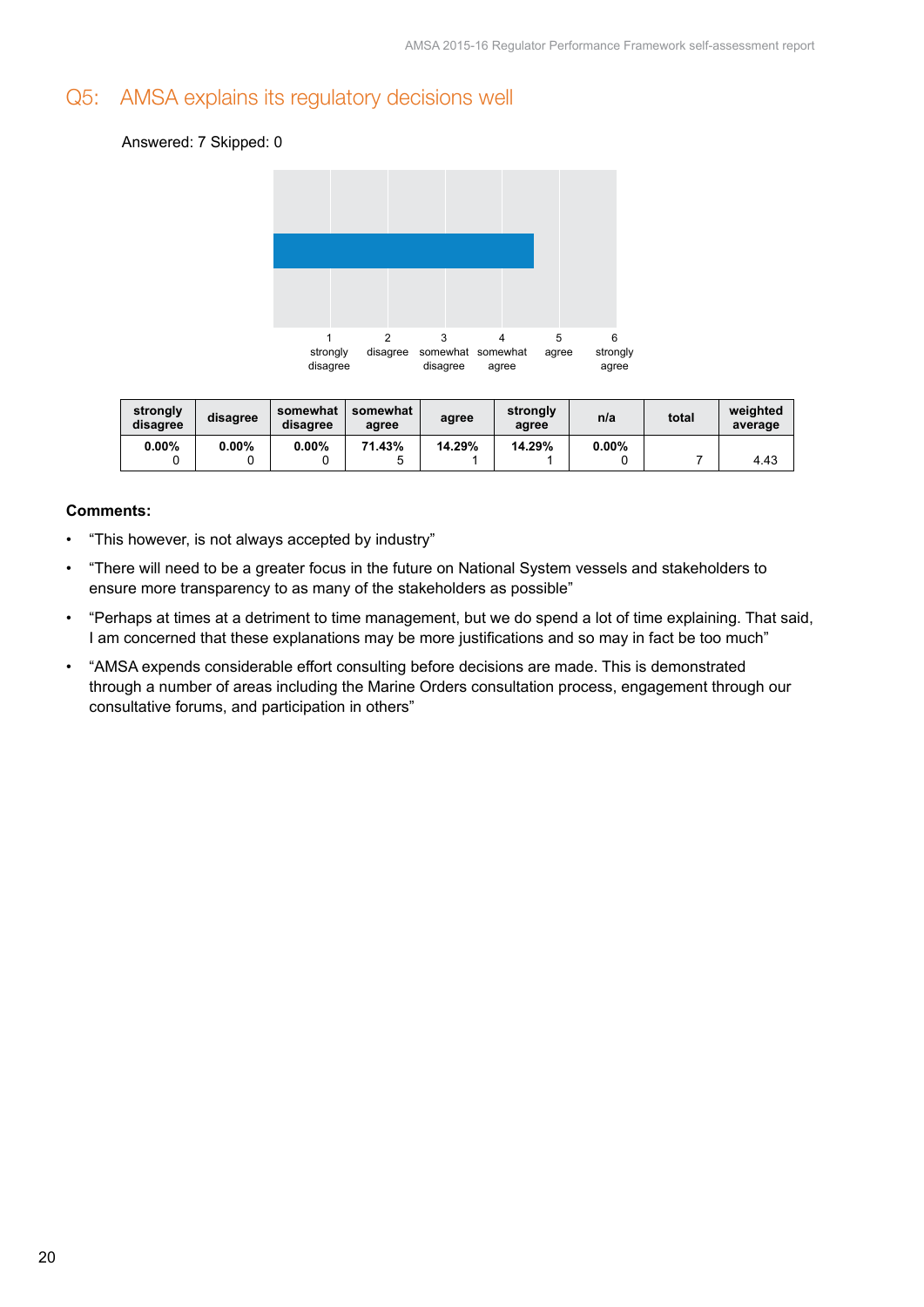#### Q6: AMSA is always trying to improve maritime regulations to create a safer and more efficient industry

#### Answered: 7 Skipped: 0



| strongly<br>disagree | disagree | somewhat<br>disagree | somewhat<br>agree | agree  | strongly<br>agree | n/a      | total | weighted<br>average |
|----------------------|----------|----------------------|-------------------|--------|-------------------|----------|-------|---------------------|
| $0.00\%$             | $0.00\%$ | $0.00\%$             | 14.29%            | 57.14% | 28.57%            | $0.00\%$ |       | 5.14                |

#### **Comments:**

- "In Domestic Vessels we are working with an inherited system which has a lot of safety short comings. The speed of change will be constrained by industry's reluctance to accept higher levels of safe operation"
- "I do believe we have our mind and heart in the right place and so do believe we are "always trying to improve" the outcomes - it is another question as to whether we are 100% successful"
- "We attempt to be forward thinking rather than reactive, examples of this include the routing measures around our coast, areas to be avoided, shipping plans etc. Embedded in our decision making is the impact on industry"

#### General Self-Assessment Comments

- "I think we want to do everything well and for the benefit of industry and positive safety outcomes, but it always becomes a balancing act. I think our risk based approach at the moment is in a somewhat immature state as we are in our infancy with the National System due to experience and knowledge held. I do think when this starts there will be some reassessments and repositioning needed - but I think we acknowledge this now so are ready"
- "A work in progress"
- "At the moment we have two very different groups of stakeholders (convention vs non-convention vessels) to some extent categorized as known and an unknown. Assessment of our performance as 'One AMSA' therefore is a challenge at the moment"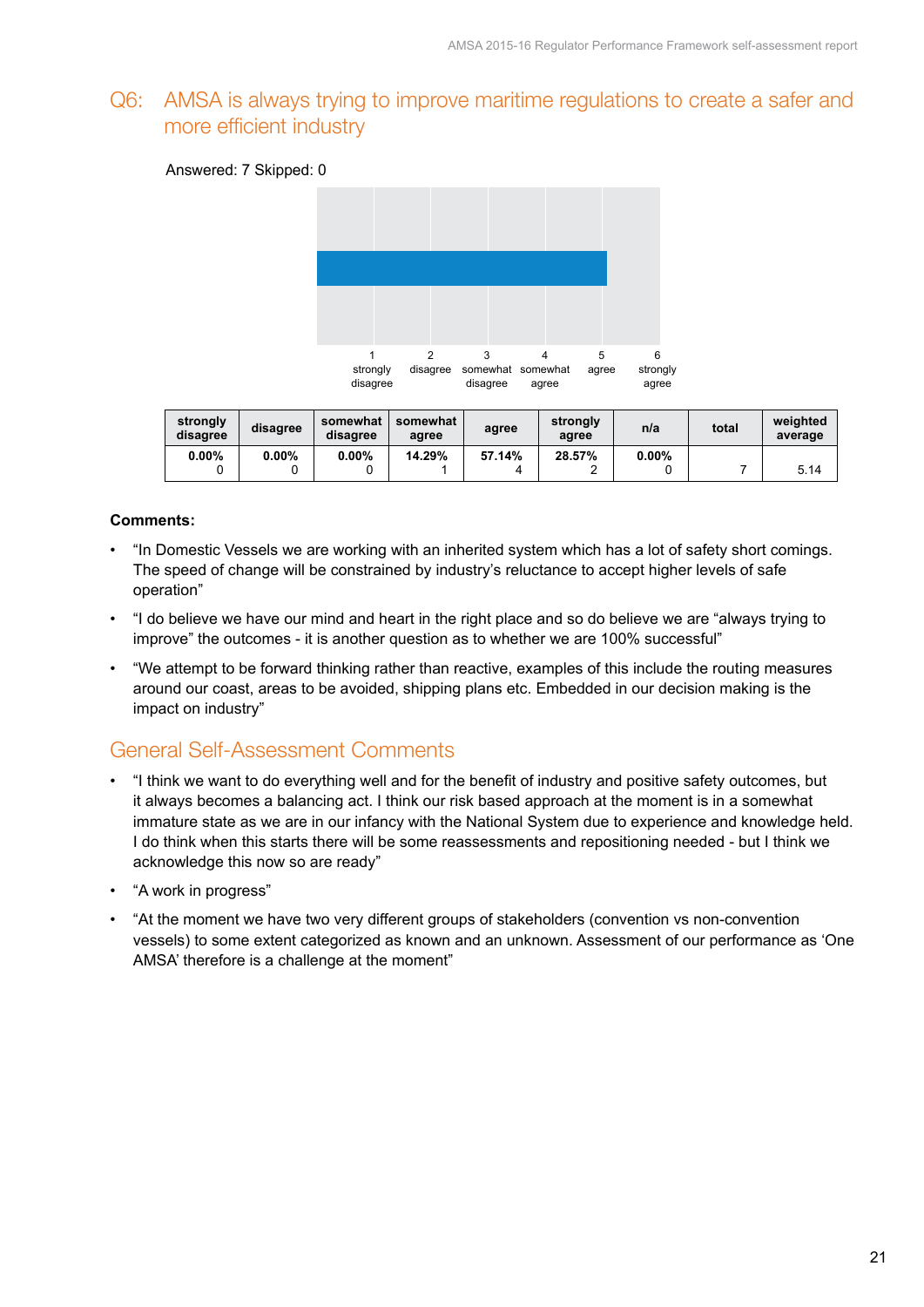#### 5.3 AMSA 2015-16 RPF self-assessment validation detailed responses

Q1: The evidenced and my own experience suggests that the self-assessment results against this KPI is a fair and accurate representation of AMSA's performance (Survey question: AMSA helps vessel owners and seafarers safely operate or work on a vessel without getting in the way. Selfassessment result 4.14 'somewhat agree to agree')



| strongly<br>disagree | disagree | somewhat<br>disagree | somewhat<br>agree | agree  | strongly<br>agree | n/a      | total | weighted<br>average |
|----------------------|----------|----------------------|-------------------|--------|-------------------|----------|-------|---------------------|
| $0.00\%$             | 10.00%   | $0.00\%$             | 10.00%            | 60.00% | 20.00%            | $0.00\%$ | 44    | 4.91                |

- "Definitely agree that AMSA's intentions are on target and that they are quick and willing to assist where they can. I have had experience where AMSA would like to do more but are perhaps legally restricted. I would like to see AMSA have more involvement with the ATSB especially in regard to outcomes from investigations in which changes should be identified and implemented to enhance seafarer and operational safety"
- "As a DCV operator in the harbour towage sector we rarely if ever find AMSA anything other than helpful"
- "Assessment is based on a fairly narrow view of AMSA's interaction with international shipping in Australian ports, but also on personal contact with AMSA surveyors and taking their approach into account"
- "AMSA should ask operators, I am getting feedback from all quarters that they are being most obstructive"
- "I am of the view that AMSA is very focused on pragmatic steps required to improve safety performance in the Australian Maritime zone. There is an inevitable requirement for compliance but it is very much kept in perspective".

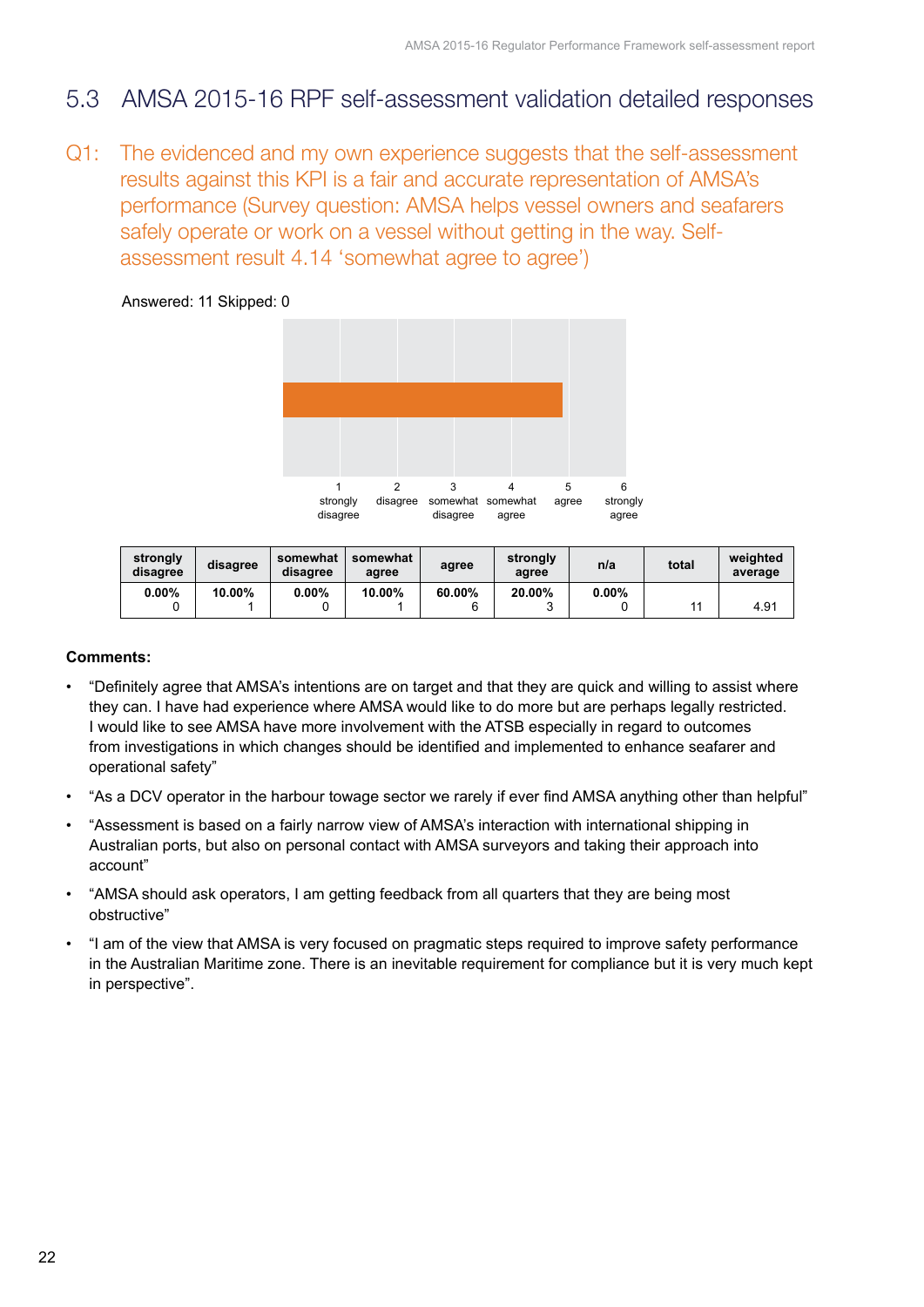Q2: The evidenced and my own experience suggests that the self-assessment results against this KPI is a fair and accurate representation of AMSA's performance (Survey question: our communications with those we regulate are clear and useful. Self-assessment result 4.33 'somewhat agree to agree')



#### Answered: 11 Skipped: 0

| strongly<br>disagree | disagree | somewhat<br>disagree | somewhat<br>agree | agree  | strongly<br>agree | n/a      | total | weighted<br>average |
|----------------------|----------|----------------------|-------------------|--------|-------------------|----------|-------|---------------------|
| $0.00\%$             | 10.00%   | $0.00\%$             | 20.00%            | 60.00% | 10.00%            | $0.00\%$ | 11    | 4.73                |

- No doubt AMSA is trying to reach all stakeholders. Some stakeholders may not have communicated with AMSA previously due different jurisdictional regimes and are now faced with their own challenges but the communications and information they require is there via numerous mechanisms and easily available"
- "Mostly but not always, for example revalidation requirements have caused some confusion"
- "Reasons and comments included in the self-assessment are supported by my experience"
- "The challenge of communicating with such a vast stakeholder group is huge and it is inevitable that the agency can never do enough communicating. The self-assessment highlights this challenge. In the case of national law, the amount of change demands that this remains a key objective for AMSA".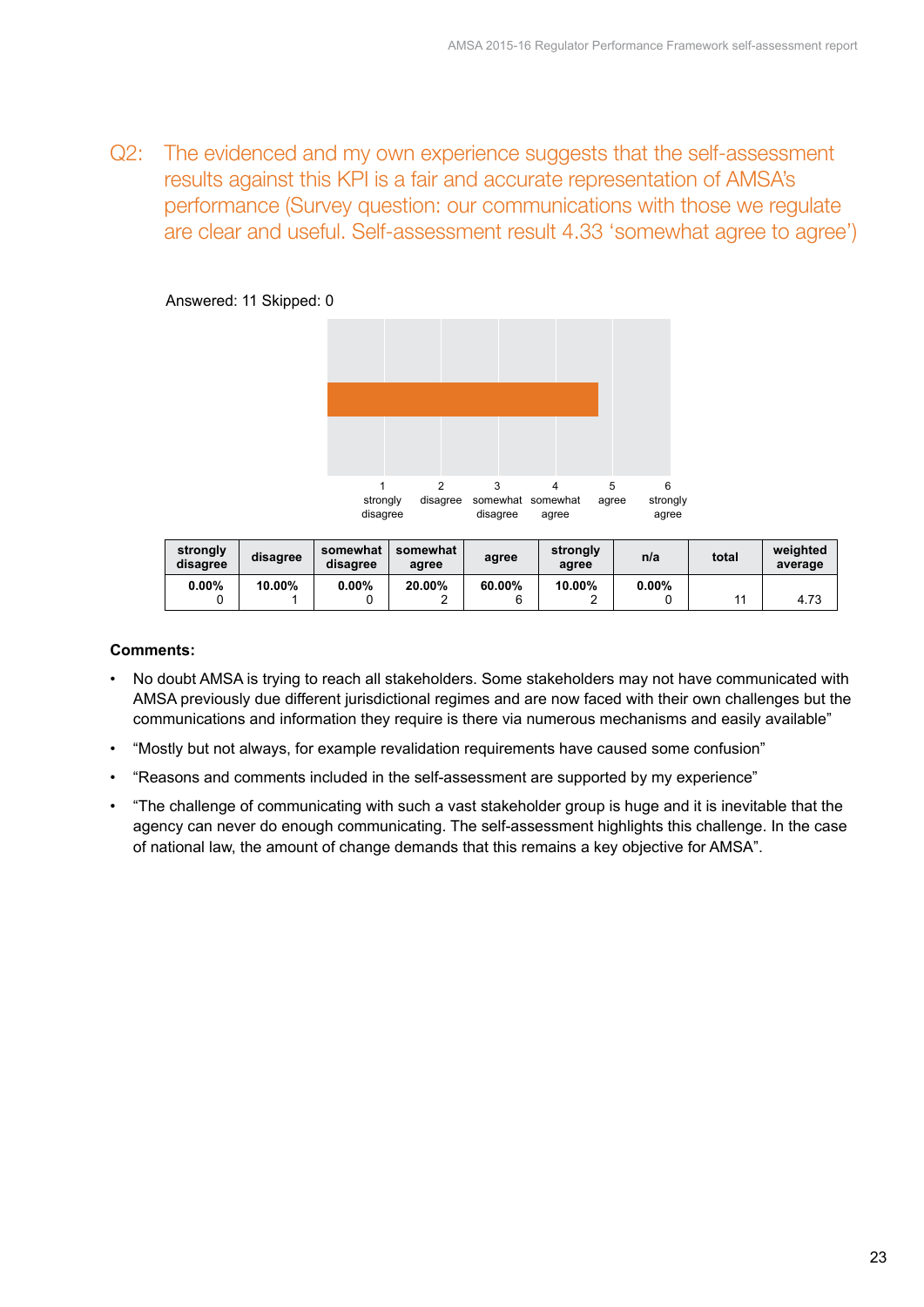Q3: The evidenced and my own experience suggests that the self-assessment results against this KPI is a fair and accurate representation of AMSA's performance (Survey question: given the risks involved in the industries AMSA regulates, the level of regulation is about right. Self-assessment result 4.43 'somewhat agree to agree')

#### Answered: 11 Skipped: 0



| strongly<br>disagree | disagree | somewhat<br>disagree | somewhat<br>agree | agree  | strongly<br>agree | n/a      | total | weighted<br>average |
|----------------------|----------|----------------------|-------------------|--------|-------------------|----------|-------|---------------------|
| $0.00\%$             | 10.00%   | $0.00\%$             | 20.00%            | 50.00% | 20.00%            | $0.00\%$ | 44    | 4.82                |

- "On the industry sectors used to being regulated by AMSA I agree with AMSA's comments in that they have it right for most sectors. I also agree that some sectors of the DCV industry have to improve in order to meet industry standards. It's these industry pockets that the level of regulation needs focus"
- "I think internationally AMSA compares very favourably"
- "My response is tentative because of a personal view that a good deal of the regulated shipping community still has a "compliance" mentality and not yet a real appreciation of the risk-based or selfregulated approach"
- "I think that the self-assessment has got this right. At least from my experience"
- "We have some issues with the AMSA management of VGM for containers in terms of random checking as a form of enforcement to manage to risk of mis-declared weights"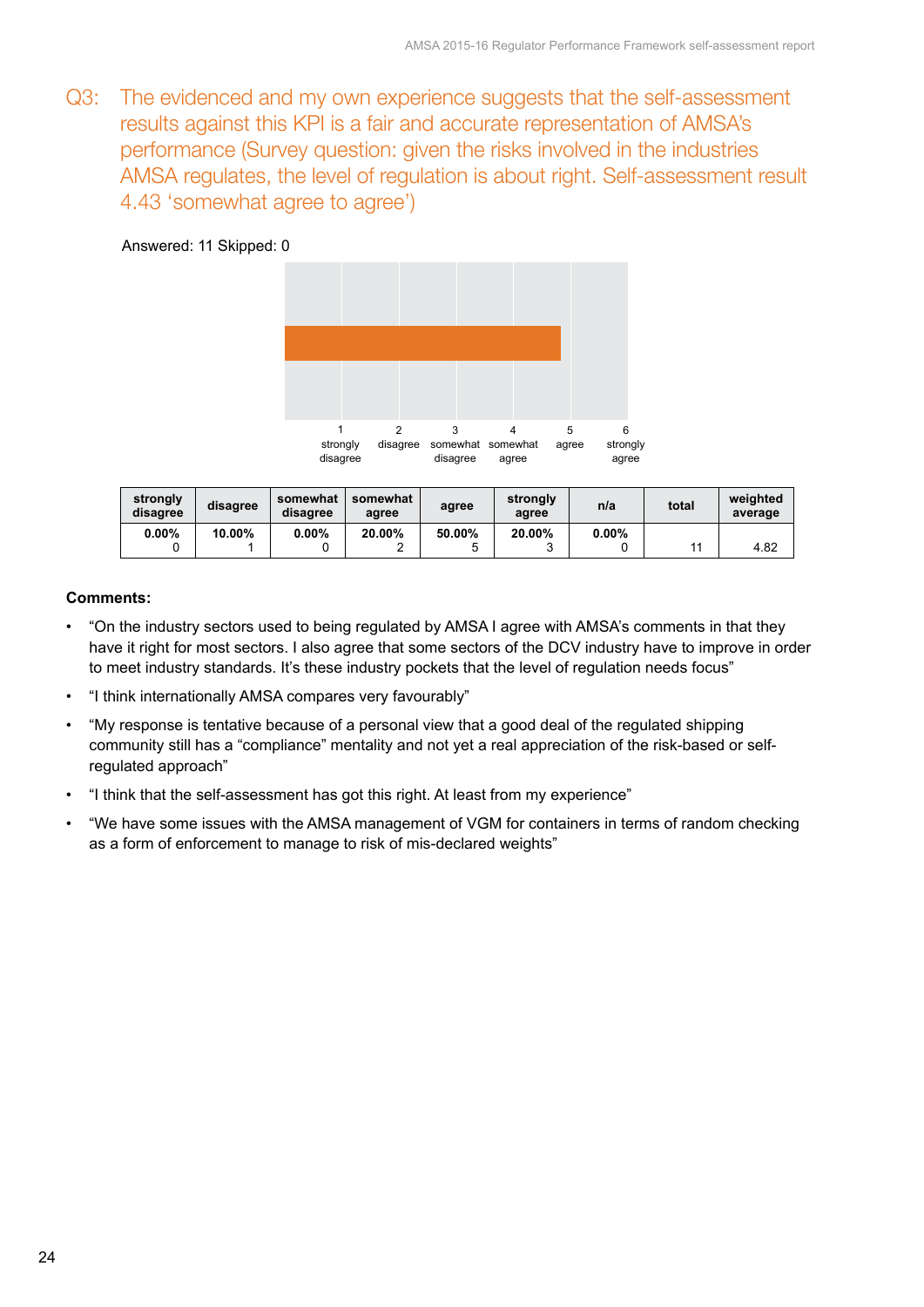Q4: The evidenced and my own experience suggests that the self-assessment results against this KPI is a fair and accurate representation of AMSA's performance (Survey question: AMSA's compliance and monitoring arrangements are well organised and efficient. Self-assessment result 3.86 'somewhat disagree to agree')



| strongly<br>disagree | disagree | somewhat<br>disagree | somewhat<br>agree | agree  | strongly<br>agree | n/a      | total | weighted<br>average |
|----------------------|----------|----------------------|-------------------|--------|-------------------|----------|-------|---------------------|
| 10.00%               | $0.00\%$ | $0.00\%$             | 10.00%            | 60.00% | 20.00%            | $0.00\%$ | 44    | 4.70                |

- "Most activity for international shipping occurs in port making compliance assessments relatively easy to achieve. AMSA has acknowledged the DCV Industry as an issue, as is the Offshore Industry vessels as their main activities are conducted offshore and extremely difficult to monitor"
- "From my knowledge of AMSA's arrangements, streamlined and well organised is an appropriate description"
- "Again it is interesting that the trial group felt that more could be done. I agree with the assessment"
- "Again VGM concerns on this".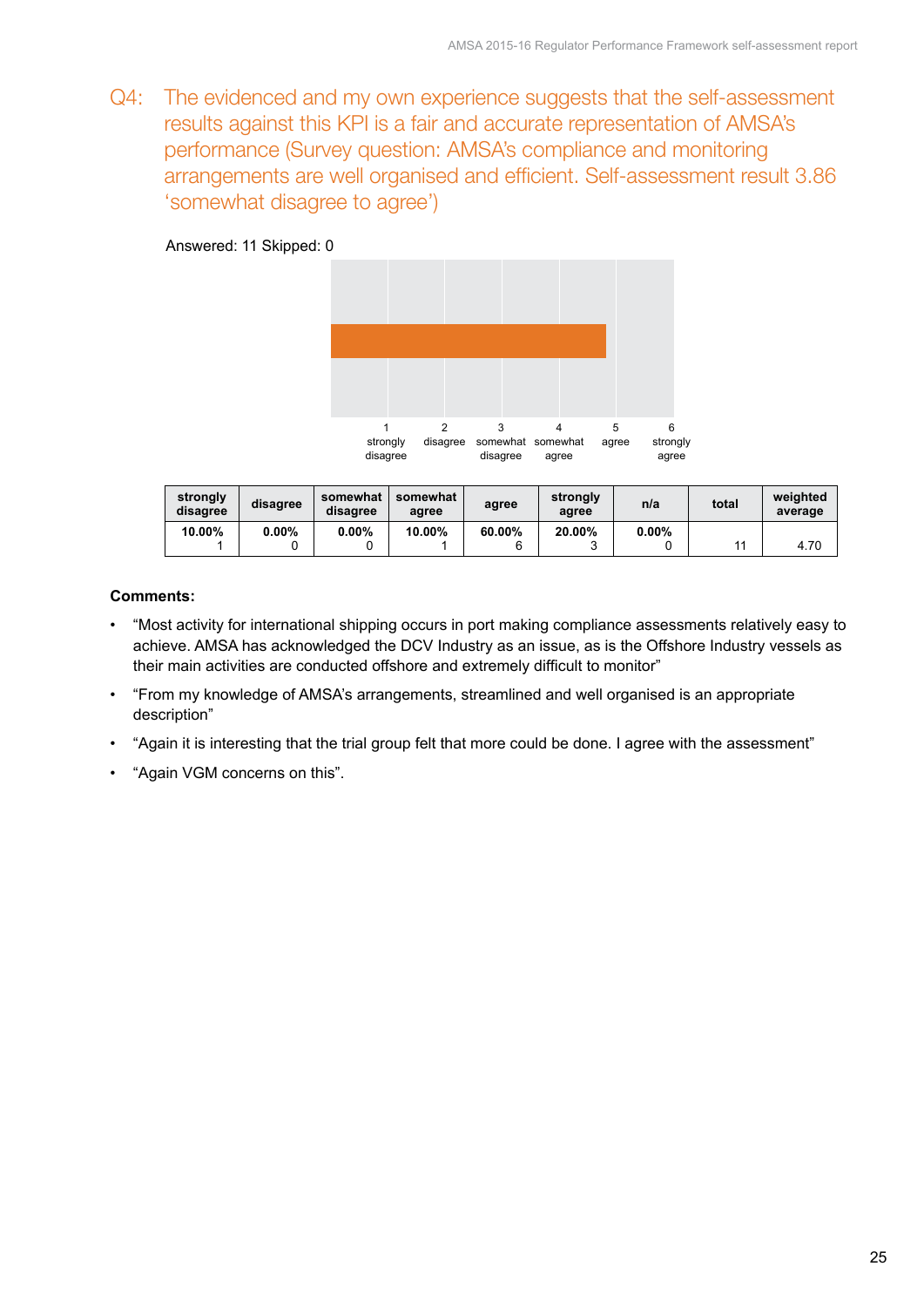Q5: The evidenced and my own experience suggests that the self-assessment results against this KPI is a fair and accurate representation of AMSA's performance (Survey question: AMSA explains its regulatory decisions well. Self-assessment result 4.43 'somewhat agree to strongly agree')

| Answered: 11 Skipped: 0 |  |  |  |
|-------------------------|--|--|--|
|-------------------------|--|--|--|



| strongly<br>disagree | disagree | somewhat<br>disagree | somewhat<br>agree | agree  | strongly<br>agree | n/a      | total | weighted<br>average |
|----------------------|----------|----------------------|-------------------|--------|-------------------|----------|-------|---------------------|
| $0.00\%$             | 10.00%   | 10.00%               | 20.00%            | 30.00% | 30.00%            | $0.00\%$ | 11    | 4.73                |

- "I agree that the need for greater focus on national system vessels but their current ignorance is perhaps due to a lack of commitment or a reluctance to change under the new regulatory regime. AMSA does spend considerable time consulting prior to decisions, at times to the frustration to an industry seeking change"
- "Fundamental requirement of the regulator"
- "My experience of this aspect is relatively narrow, but if what I have seen can be taken as representative, this self-assessment is appropriate"
- "To my mind the limited trial response is overly harsh in this assessment. In all the agency is commendably transparent and accessible"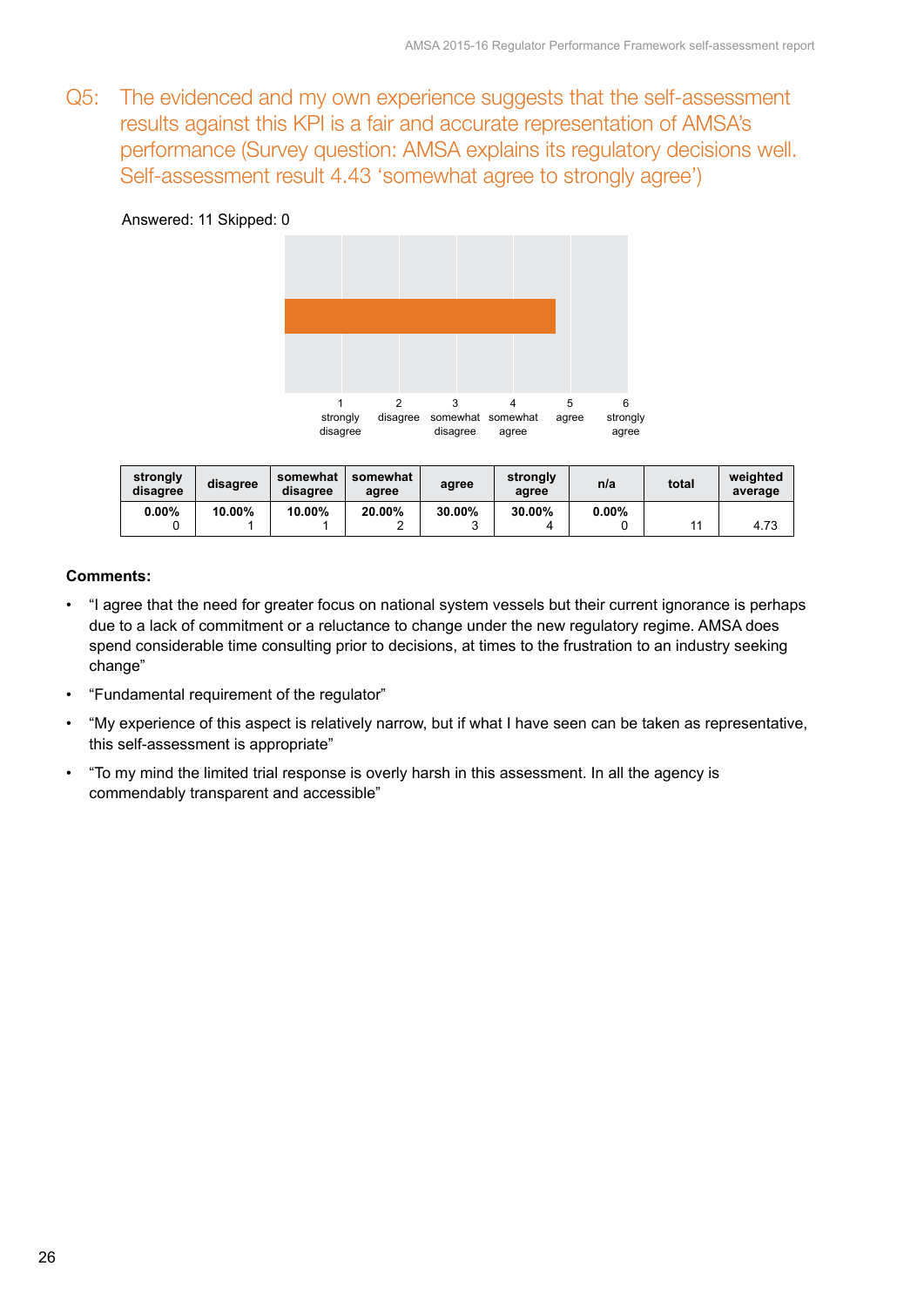Q6: The evidenced and my own experience suggests that the self-assessment results against this KPI is a fair and accurate representation of AMSA's performance (Survey question: AMSA is always trying to improve maritime regulations to create a safer and more efficient industry. Self-assessment result 5.14 'somewhat agree to strongly agree')



| strongly<br>disagree | disagree | somewhat<br>disagree | somewhat<br>agree | agree       | strongly<br>agree | n/a      | total | weighted<br>average |
|----------------------|----------|----------------------|-------------------|-------------|-------------------|----------|-------|---------------------|
| $0.00\%$             | 10.00%   | $0.00\%$             | 10.00%            | 50.00%<br>5 | 30.00%<br>4       | $0.00\%$ | 44    | 5.00                |

#### **Comments:**

- "I agree that AMSA always tries to improve and enhance safety through revised regulation. I found the comment that the "speed of change will be constrained due to the reluctance of industry to accept higher levels of safety" needs to be reviewed further. I don't believe any operator or seafarer disregards the need and importance for safe operations. It's the connection between safety improvement and regulation that needs to be a focus"
- "World leading in many respects"
- "Based on both contemporary activities and the legacy of considerable history in international regulation, my view is that this aspect is a strong point"
- "Again the limited trial response is overly harsh in this assessment. I am of the view that AMSA is doing well in a difficult and complex environment to improve regulatory frameworks"

#### General Self-Assessment Validation Comments

- "Ports Australia holds AMSA in high regard particularly because, as a regulator, its approach to risk management and industry engagement is very much ahead of those other agencies we deal with. AMSA also embodies a culture that is very cognisant of the necessity to ensure it does not impose unnecessary regulatory costs on industry which ultimately manifest themselves in costs to our trades"
- "I appreciate the opportunity to contribute as a new member of the AAC"
- "The comments in the self-assessment relating to uncertainties around the domestic vessel area appear to be appropriate"
- "Sensible recommendations from AAC should be implemented without prevaricating, posturing and general timewasting"
- "As a new member of the AAC I am struck by the scope and complexity of the obligations that it has. I am further of the view that the agency is well lead and whilst not perfect offers a model for regulators who must focus on outcomes first and then, as appropriate, bring the law upon those who will not 'play the game'"
- "Overall performance by AMSA is considerably better than its peers in other countries"
- "AMSA operates in an industry subject to high risk and provides regulations and services that are highly respected across the world. AMSA is known as an exemplar provider in the international industry".